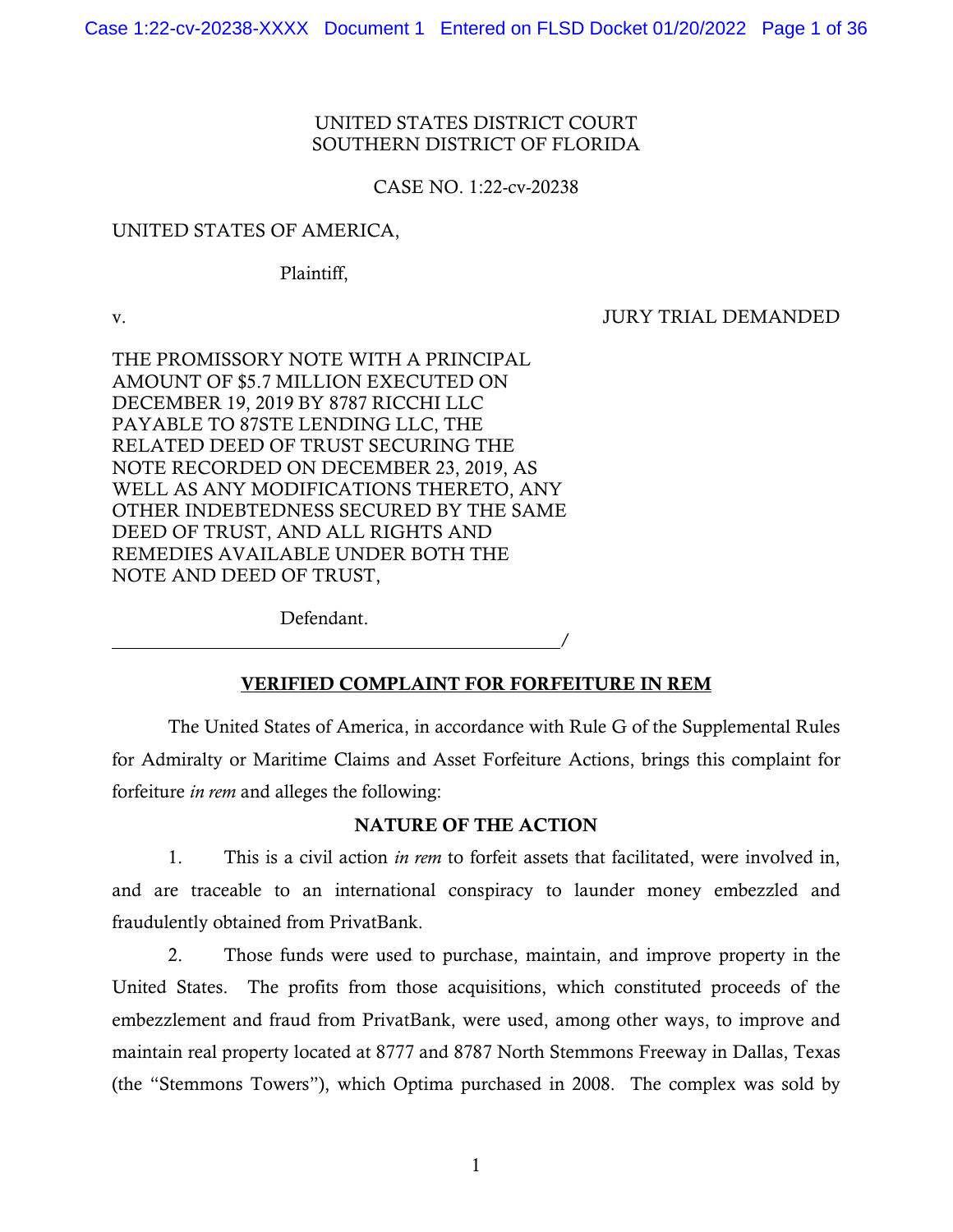financed in part by a seller's loan in the principal amount of \$5.7 million.<sup>1</sup> The promissory Optima in December 2019 to 8787 Ricchi LLC for approximately \$6.5 million, which was note representing that loan, as well as the deed of trust securing it, and all rights under the same, constitute the Defendant Asset, as defined more fully in ¶ 9, *infra*.

3. The United States seeks forfeiture of the Defendant Asset pursuant to 18 U.S.C. § 981(a)(1)(C), because the Defendant Asset is traceable to violations of U.S. law and specified unlawful activity, including violations of 18 U.S.C. §§ 1956, 1957, 2314, and 2315.

 U.S.C. § 981(a)(1)(A), because the Defendant Asset was involved in one or more money laundering offenses in violation of 18 U.S.C. §§ 1956 and 1957. 4. The United States also seeks forfeiture of the Defendant Asset pursuant to 18

disposal of misappropriated<sup>[2](#page-1-1)</sup> money in foreign commerce (18 U.S.C.  $\S$ § 2314 and 2315); and 5. The specified unlawful activity includes fraud by or against a foreign bank (18 U.S.C. § 1956(c)(7)(B)(iii)); the transportation, receipt, concealment, possession, sale, and conspiracy to commit those actions.

## JURISDICTION AND VENUE

6. This Court has jurisdiction over this action pursuant to 28 U.S.C. §§ 1345 and 1355.

and omissions giving rise to the forfeiture took place in the Southern District of Florida. principal place of business in Miami, those entities conducting business in Miami, entities and 7. Venue lies in this district pursuant to 28 U.S.C. §§ 1355(b)(1)(A), because acts Those include, but are not limited to, entities involved in the criminal activity having a individuals using Miami addresses to conduct the criminal activity, and the purchase of property involved in the money laundering scheme occurring in Miami.

## PEOPLE AND ENTITIES

8. The Plaintiff is the United States of America.

<span id="page-1-0"></span> $\mathbf{1}$ 1 Neither 8787 Ricchi LLC nor its owners or managers are alleged to be implicated in any wrongdoing described herein; 8787 Ricchi was simply a third-party purchaser of the property.

<span id="page-1-1"></span><sup>2</sup> For ease of reference, the term "misappropriation" is used throughout this complaint to refer to embezzlement, conversion, and fraud committed against PrivatBank.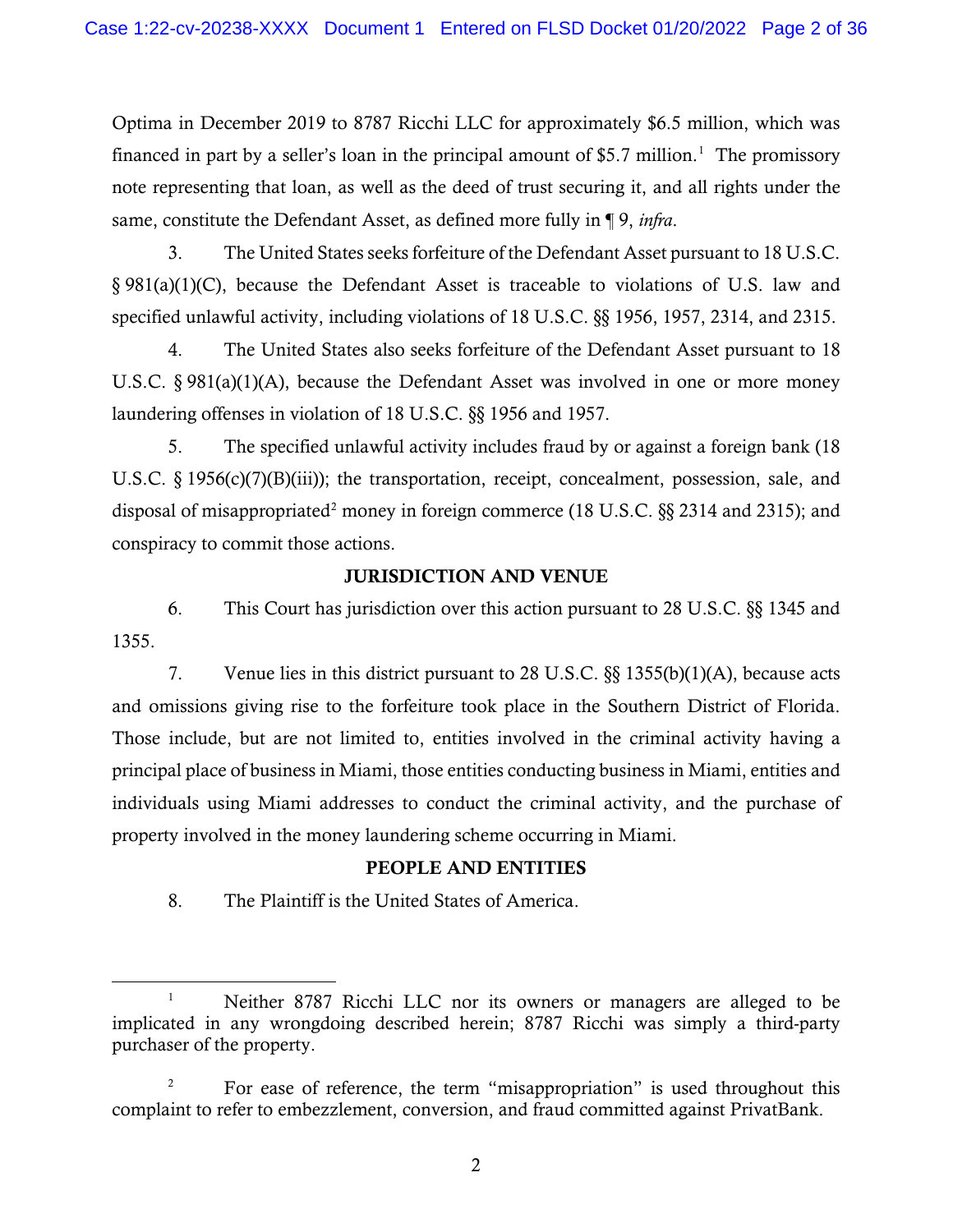(the "Promissory Note" or "Note"), (ii) the related Deed of Trust, Security Agreement, 9. The Defendant Asset is (i) the Promissory Note with a principal amount of \$5.7 million executed on December 19, 2019 by 8787 Ricchi LLC payable to 87STE Lending LLC Assignment of Leases and Rents, and Fixture Filing ("Deed of Trust") securing the Note recorded on December 23, 2019, as well as any modifications thereto, (iii) any other indebtedness secured by the same Deed of Trust, and (iv) all rights and remedies available under both the Note and the Deed of Trust, including all payments of interest, principal, and fees due under the Note.

 branch in Cyprus and an affiliated entity in Latvia, among other places. PrivatBank is one of the largest banks in Ukraine. From 2003 to 2016, it accounted for approximately 25% of the approximately 33% of individual deposit accounts in Ukraine. Extensive audits by the National Bank of Ukraine ("NBU") in 2016 uncovered a scheme by the bank's owners to steal over \$5 billion from the bank via the issuance of fraudulent loans. As a result of the massive theft and fraud, PrivatBank was nationalized in December 2016. 10. PrivatBank is a Ukrainian financial institution located in Ukraine, with a banking sector in the country, and held deposits in excess of \$6 billion, which comprised

 11. Ihor Kolomoisky is a billionaire Ukrainian oligarch. He controls businesses in umbrella of the "Privat Group." Before the nationalization of PrivatBank, he was one of the exercised extensive control over the bank and its activities. Kolomoisky was also the governor of Dnipropetrovsk province in Ukraine from 2014 to 2015. many sectors of the Ukrainian economy, including metals, energy, and media, under the two primary owners of the bank and was a member of the bank's Supervisory Board. He

 12. Gennadiy Boholiubov is another Ukrainian oligarch who shares in the ownership of many business entities with Kolomoisky under the Privat Group. He was the second major shareholder of PrivatBank along with Kolomoisky and was a member of PrivatBank's Supervisory Board. He, together with Kolomoisky, exercised extensive control over the bank and its activities.

 of Kolomoisky and Boholiubov. He helped to acquire and manage the Ukrainian oligarchs' business empire in the United States. Along with Kolomoisky and Boholiubov, Korf was a part owner of dozens of U.S. entities, for which he often acted as President and CEO. The 13. Mordechai Korf, also known as "Motti," is a Miami-based business associate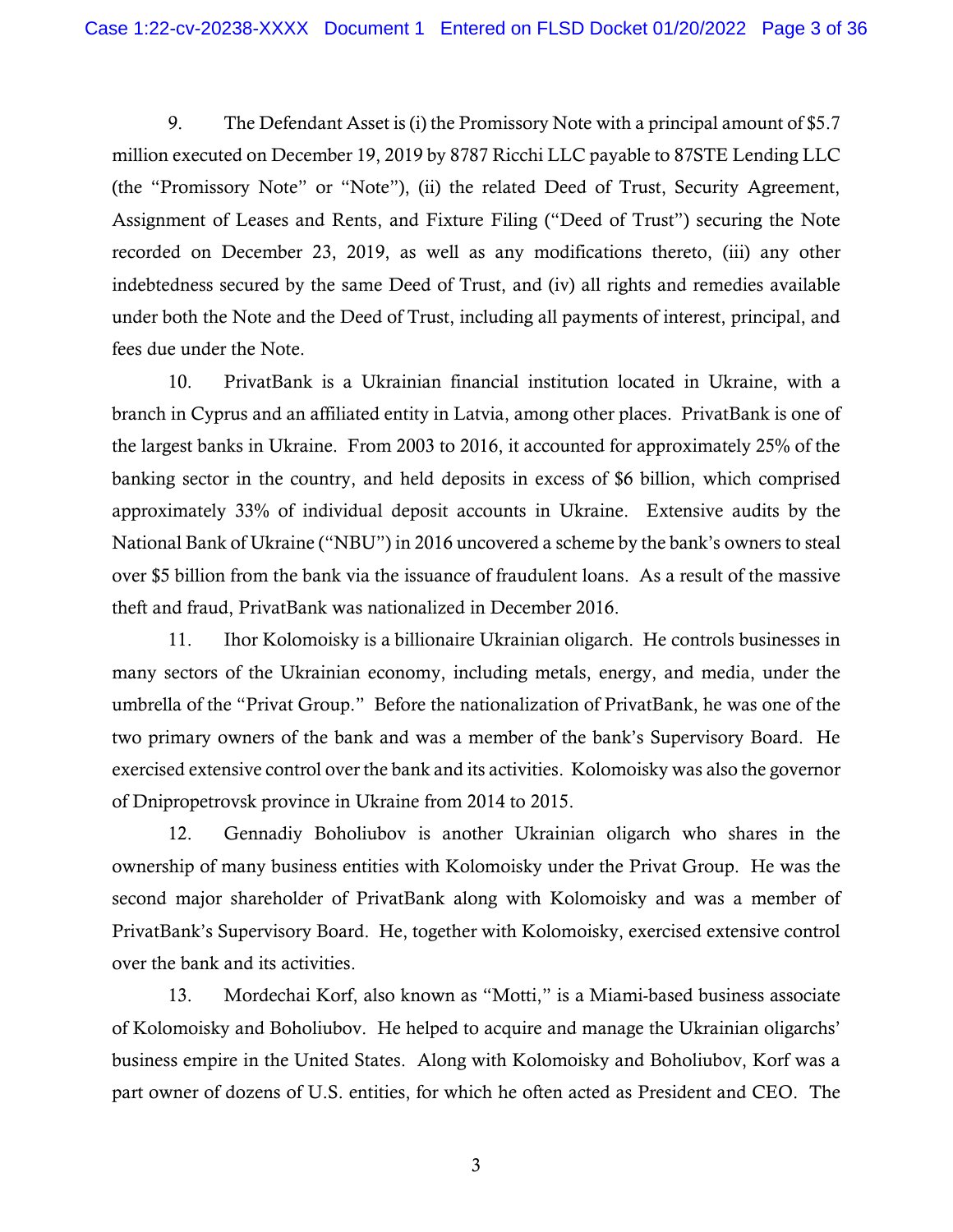companies owned and controlled by Korf generally share variations of the name "Optima." Korf was also a part owner of PrivatBank's Latvia affiliate.

 14. Uriel Laber is another Miami-based associate of Kolomoisky and Boholiubov, and is Korf's business partner. He worked with Korf to acquire and manage U.S.-based also serves on the supervisory board of Ukrnafta, a Ukrainian oil and gas company, in which Latvia affiliate. entities for Kolomoisky and Boholiubov under the "Optima" umbrella of companies. Laber Privat Group has a significant share. Like Korf, Laber was a part owner of PrivatBank's

 Boholiubov, Optima Stemmons LLC, Optima Ventures LLC, and 87STE Lending LLC may be adversely affected by these proceedings. 15. The interests of Mordechai Korf, Uriel Laber, Ihor Kolomoisky, Gennadiy

### FACTUAL ALLEGATIONS

 their control of PrivatBank to steal billions of dollars of the bank's funds. The magnitude of 16. Beginning in at least 2008, Ihor Kolomoisky and Gennadiy Boholiubov used the fraud and theft was so great that NBU was forced to bail out the bank by providing \$5.5 billion in order to stave off economic crisis for the whole country.

17. The idea was simple: Kolomoisky and Boholiubov requested money from PrivatBank, which (based on their control and ownership) they always received, and rarely paid it back, except by taking out additional loans from PrivatBank.

 used a substantial collection of companies they owned or controlled to apply for loans from if they were legitimate. A "special" credit committee at the bank approved the loans, despite money was sent all over the world. When the loans came due, other loans were often used to pay off the old loans, or, in some cases, they were repaid with income from the use of the 18. The mechanics of the scheme were complex. Kolomoisky and Boholiubov PrivatBank. An army of functionaries at PrivatBank then papered and processed the loans as misrepresentations in the applications. The loan proceeds were then divided, combined, and transferred through a vast network of companies, generally using accounts at PrivatBank's Cyprus branch, to disguise their nature, source, ownership, and control. Eventually, the misappropriated funds.

 19. Kolomoisky and Boholiubov further laundered the money by purchasing assets in the United States. They enlisted Mordechai Korf and Uriel Laber, who had previously run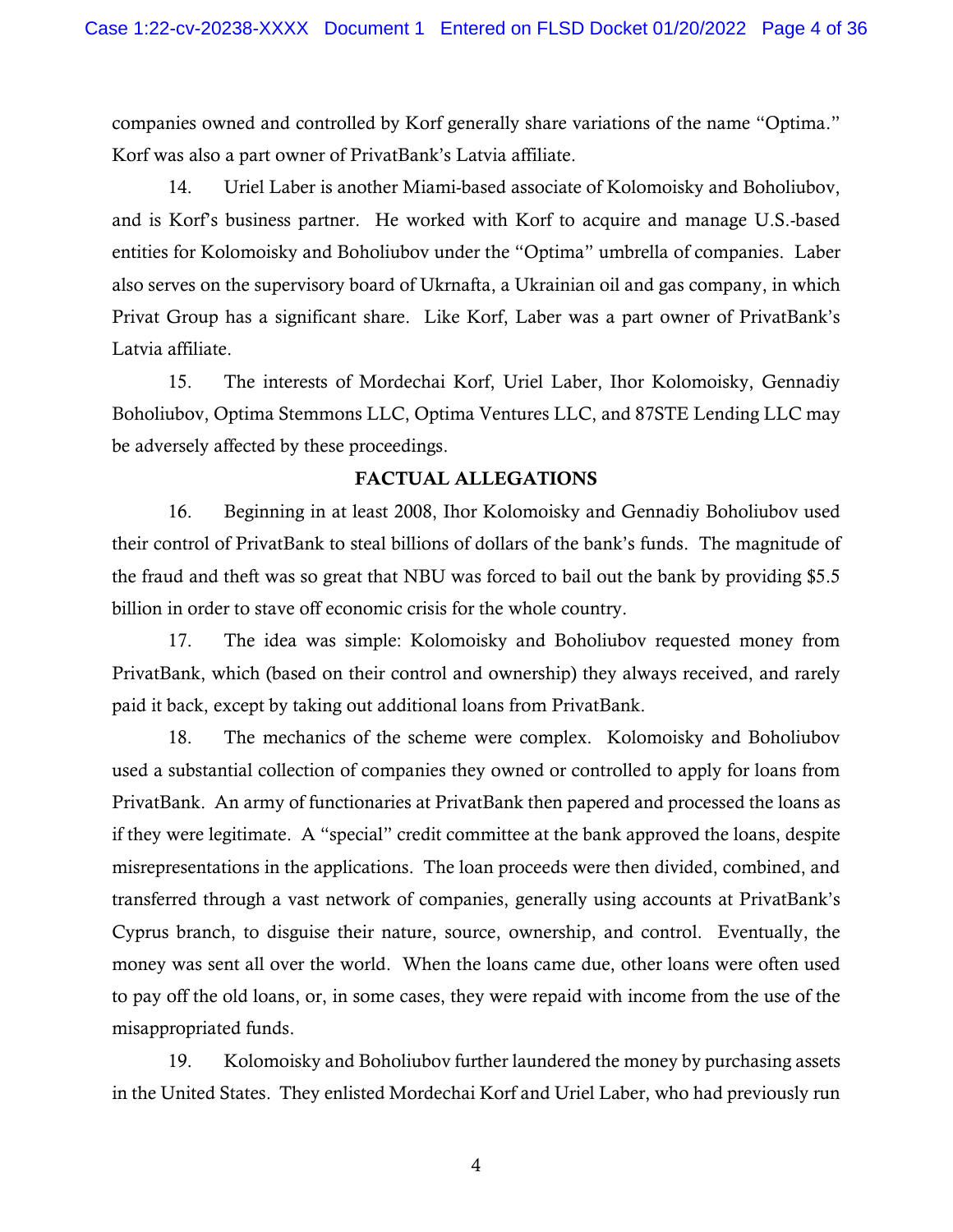businesses in Ukraine and the U.S., for that purpose. Korf and Laber established a network of companies, generally under some variation of the name "Optima," to acquire businesses and real estate in the U.S. using the misappropriated money from PrivatBank.

 prolifically: they purchased more than five million square feet of commercial real estate in Ohio, steel plants in Kentucky, West Virginia, and Michigan, a former cellphone 20. Using Korf and Laber's network, Kolomoisky and Boholiubov spent manufacturing plant in Illinois, and commercial real estate in Texas.

 21. In 2008, they purchased Stemmons Towers in Dallas, Texas. Over the next decade, they used money traceable to funds embezzled and fraudulently obtained from PrivatBank to maintain and improve Stemmons Towers, and therefore used Stemmons Towers to further launder the funds and to promote and facilitate the scheme.

## I. Kolomoisky And Boholiubov Stole Billions From PrivatBank

## A. Kolomoisky and Boholiubov Controlled PrivatBank.

 22. Kolomoisky and Boholiubov founded PrivatBank in 1992. By 2008, and through 2016, each owned roughly 45% of the bank.

 23. Kolomoisky and Boholiubov exercised control over PrivatBank as its majority the "votes." Through that authority, they could, among many other things, appoint and shareholders. The "general meeting" of shareholders was the highest decision-making authority of PrivatBank, and Kolomoisky and Boholiubov controlled approximately 90% of remove members of the Supervisory Board and the Audit Committee, and change the bank's bylaws.

24. Kolomoisky and Boholiubov also exercised control through their domination of PrivatBank's Supervisory Board. From at least 2010 to mid-2015, Kolomoisky and Boholiubov were two of the three members of the Supervisory Board, and Boholiubov was the Chairman. That gave them unchecked power over the Board's decisions. [3](#page-4-0)

25. The Supervisory Board was tasked with the selection and removal of members of PrivatBank's management. Kolomoisky and Boholiubov used that authority to install their

<span id="page-4-0"></span><sup>&</sup>lt;sup>3</sup> In late 2015, as discussions with NBU began, and nationalization became a possibility, additional members were added to the Supervisory Board. Yet Kolomoisky and Boholiubov continued to control the Supervisory Board and the bank—as majority shareholders, they had the power to appoint and remove members of the Supervisory Board.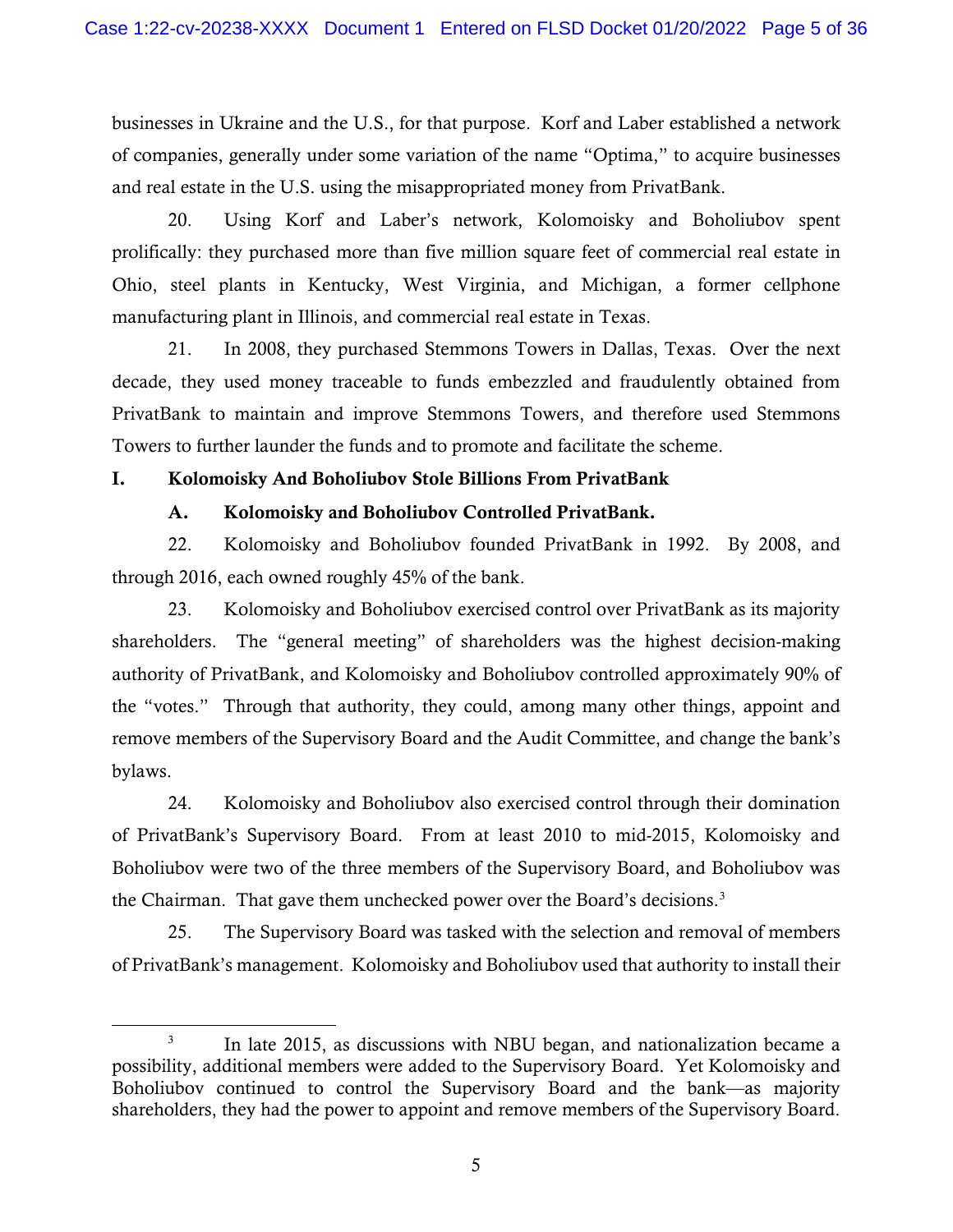of the bank's money. One of those individuals was Manager 1. Another was Manager 2, PrivatBank's Management Board from 2002 until December 2016. In those positions, he lieutenants in key roles at PrivatBank—particularly in positions that controlled disbursement who was frequently referred to as "Kolomoisky's Treasurer" or his right-hand man. Manager 2 served as the Head of PrivatBank's Investment Business and as First Deputy Chairman of acted at the direction of, and for the benefit of, Kolomoisky and Boholiubov.

 and was obligated to protect the bank's interests. Contrary to those interests, the Board 26. The Supervisory Board also had the responsibility to approve high-value loans routinely signed off on loan applications to entities owned and controlled by Kolomoisky and Boholiubov.

 and determining the agenda for audits. It thus fell to Kolomoisky and Boholiubov, and their hand-selected subordinates, to ensure that the bank complied with Ukrainian law and that no 27. The Supervisory Board was further charged with selecting the bank's auditor one was pilfering its resources.

 of PrivatBank to follow orders. Kolomoisky in particular was known for ruthlessness and even violence that inspired this loyalty—while he was governor of Dnipropetrovsk province, he was known to have paid armed goons to take over the offices of a state-owned oil company. 28. Kolomoisky and Boholiubov had a reputation in Ukraine that led employees The employees of the bank understood that management's instructions were Kolomoisky and Boholiubov's orders, and orders were followed.

29. Employees understood that if they did express dissent, they would lose their bonuses, have work taken away, or simply be fired. Those consequences were particularly harsh in context, as PrivatBank offered some of the highest paying jobs in the region.

 primarily with Kolomoisky and Boholiubov in negotiating the terms of the agreement. NBU 30. During the nationalization process in 2016, NBU and its representatives dealt and others understood that Kolomoisky and Boholiubov were in control of the bank.

### B. Kolomoisky and Boholiubov Embezzled Money and Defrauded the Bank.

themselves. 31. Despite having significant wealth, Kolomoisky and Boholiubov devised a scheme to take the bank's funds—money entrusted to it by ordinary depositors—for themselves.<br>
6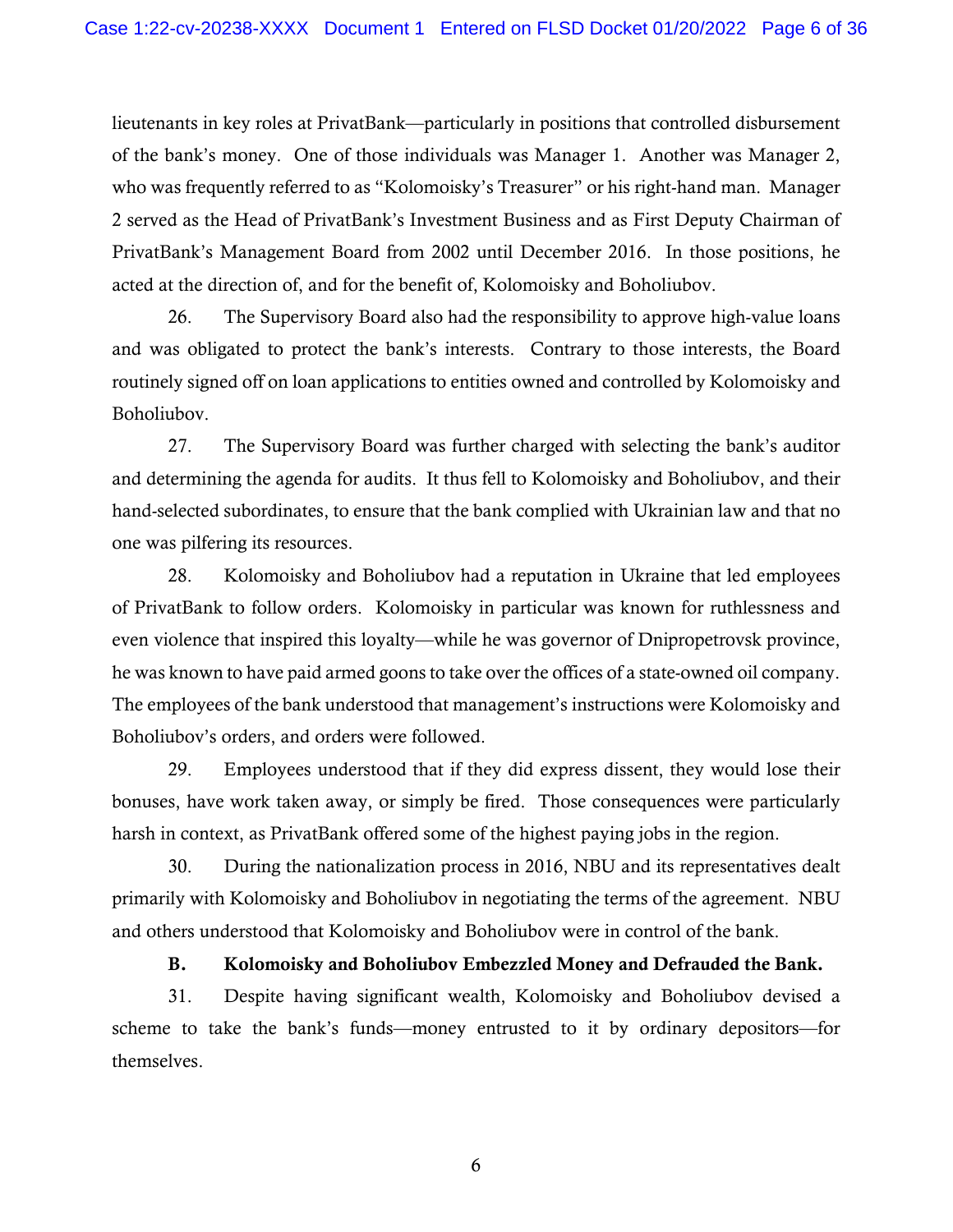32. To that end, they converted a department within PrivatBank to service accounts for them and their companies. The department was called "BOK," or "Business Client Management," and was headed by Manager 1.

 and others, caused PrivatBank (via BOK) to issue billions of dollars in loans to companies they owned or controlled ("related parties"). The related parties included, among others, 33. Kolomoisky and Boholiubov, with the assistance of Manager 1, Manager 2, Zaporozhye Ferroalloy Plant ("ZFZ"), Nikopol Ferroalloy Plant ("NZF"), and Ordzhonikidze Mining & Processing Plant ("OGZK"), all of which were owned by Kolomoisky and Boholiubov.

NZF's name in 2010 alone. 34. Loan applications totaling more than \$126 million were submitted under

 submitted under ZFZ's name. 35. During the same period, loan applications totaling more than \$21 million were

dollars were submitted under OGZK's name. dollars were submitted under OGZK's name.<br>37. All three entities received hundreds of millions of dollars under the lines of 36. And in 2010 and 2011, loan applications totaling approximately \$90 million

credit and loans that had been granted based on those applications.

 38. Kolomoisky and Boholiubov also caused hundreds of millions of dollars in loans to be issued to entities they owned that conducted little or no business at all, and which effectively existed only to steal from PrivatBank and launder the misappropriated funds.

39. By the time the bank was nationalized in 2016, approximately 97% of the corporate loans outstanding were to businesses owned or controlled by Kolomoisky and Boholiubov.

 40. Unlike the other 3% of loans, the related parties' loan applications and files the bank. were prepared by PrivatBank employees working as part of BOK, a separate department of

 the bank. 41. The loan applications were almost always fraudulent. The most glaring misrepresentation was the stated "purpose" of the loan. Loan applications included a section related parties generally claimed that the purpose was to fund ongoing operations of the business entity applying for the loan. Instead, the money was sent wherever Kolomoisky and requiring the applicant to describe the loan's purpose. The applications submitted by the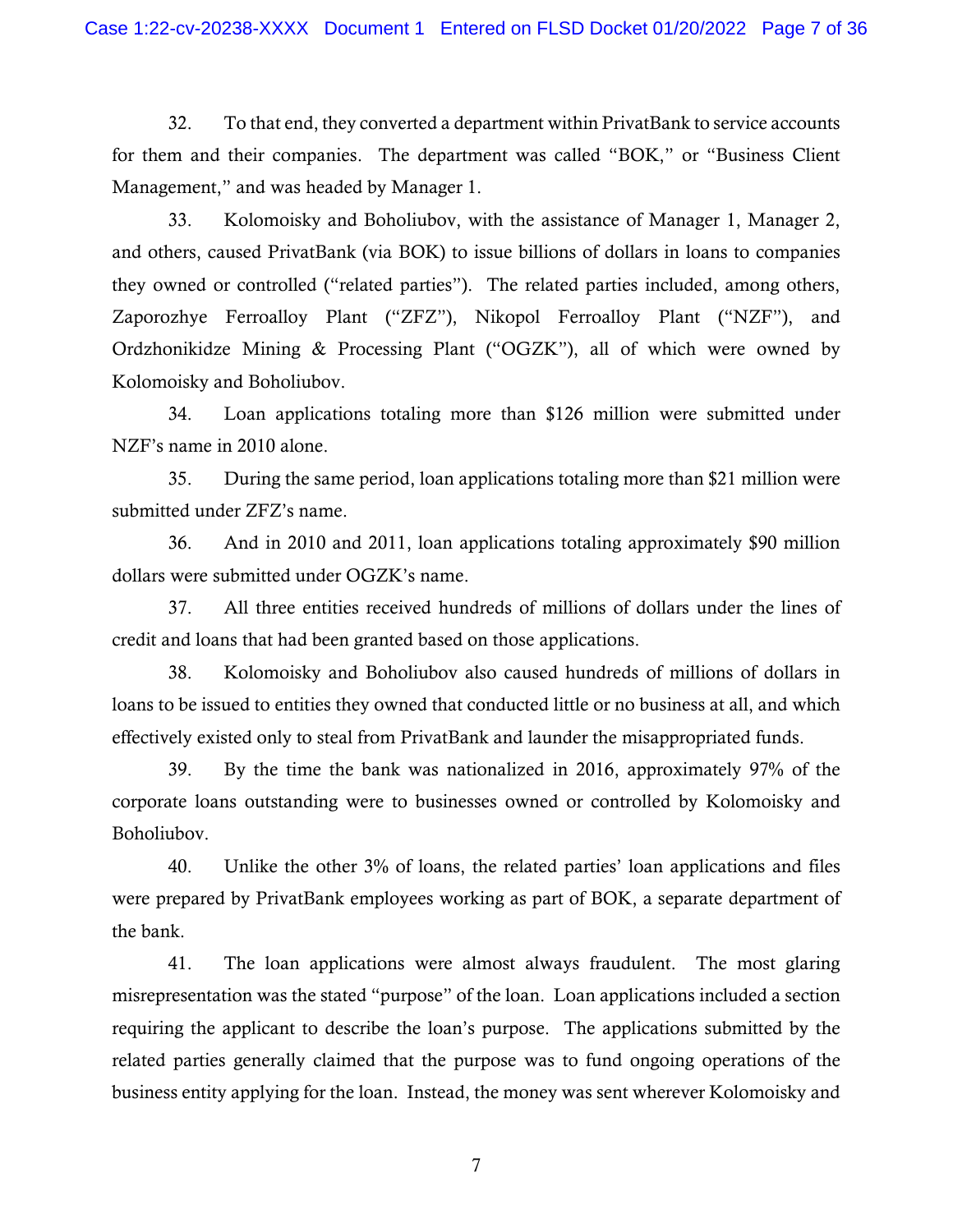they devised. Those misrepresentations were material: the loan agreements stated that the Boholiubov wanted, and was often used *by a completely different entity*, for whatever purpose loans must be used for the purpose stated in the application.

a commercial building in downtown Cleveland, Ohio. 42. For instance, the application for Loan No. 4Z1195D for \$14,850,500 stated that the loan's purpose was "funding ongoing operations" of ZFZ, which produced ferroalloys in Ukraine. Instead, a significant portion of the loan was used by Pavanti Enterprises Limited ("Pavanti"), a Kolomoisky-owned entity with an account at PrivatBank Cyprus, to purchase

43. Other examples of misrepresentations related to the purpose of the loan include:

| Loan No. | Amount       | Misrepresentation of the Loan's Purpose                                                                                                                                                                                                   |
|----------|--------------|-------------------------------------------------------------------------------------------------------------------------------------------------------------------------------------------------------------------------------------------|
| CY001I/4 | \$20,000,000 | The stated purpose of the loan was "the replenishment of<br>floating assets including, for manganese ore;" instead, the<br>funds were used to purchase Kentucky Electric Steel, a steel<br>plant in Kentucky.                             |
| 4N1212D  | \$12,000,000 | The stated purpose of the loan was "[f]unding ongoing<br>operations" related to the production of ferroalloys in Ukraine;<br>instead, the funds were used to purchase One Cleveland<br>Center, a commercial high rise in Cleveland, Ohio. |
| 4N09128D | \$14,000,000 | The stated purpose of the loan was "[f]inancing current<br>activities" related to the production of ferroalloys in Ukraine;<br>instead, a portion of the funds were sent to Korf and Laber's<br>personal accounts in the United States.   |
| 4A1531D  | \$60,000,000 | The stated purpose of the loan was "[f]unding ongoing<br>operations" related to wholesale and retail trade; instead, a<br>portion of the funds was used to purchase a former cell phone<br>manufacturing facility in Harvard, Illinois.   |

44. Those misrepresentations constituted a fraud by and on PrivatBank. PrivatBank was put at serious financial risk and was harmed because of those lies, which violated Ukrainian law and PrivatBank's internal policies.

 45. The applications contained additional misrepresentations. Generally, they stated that the loans would be repaid with income earned through current business activities.<br>Instead, in many instances, the loans were repaid with the proceeds of other loans.<br>46. Again, there are numerous examples of th Instead, in many instances, the loans were repaid with the proceeds of other loans.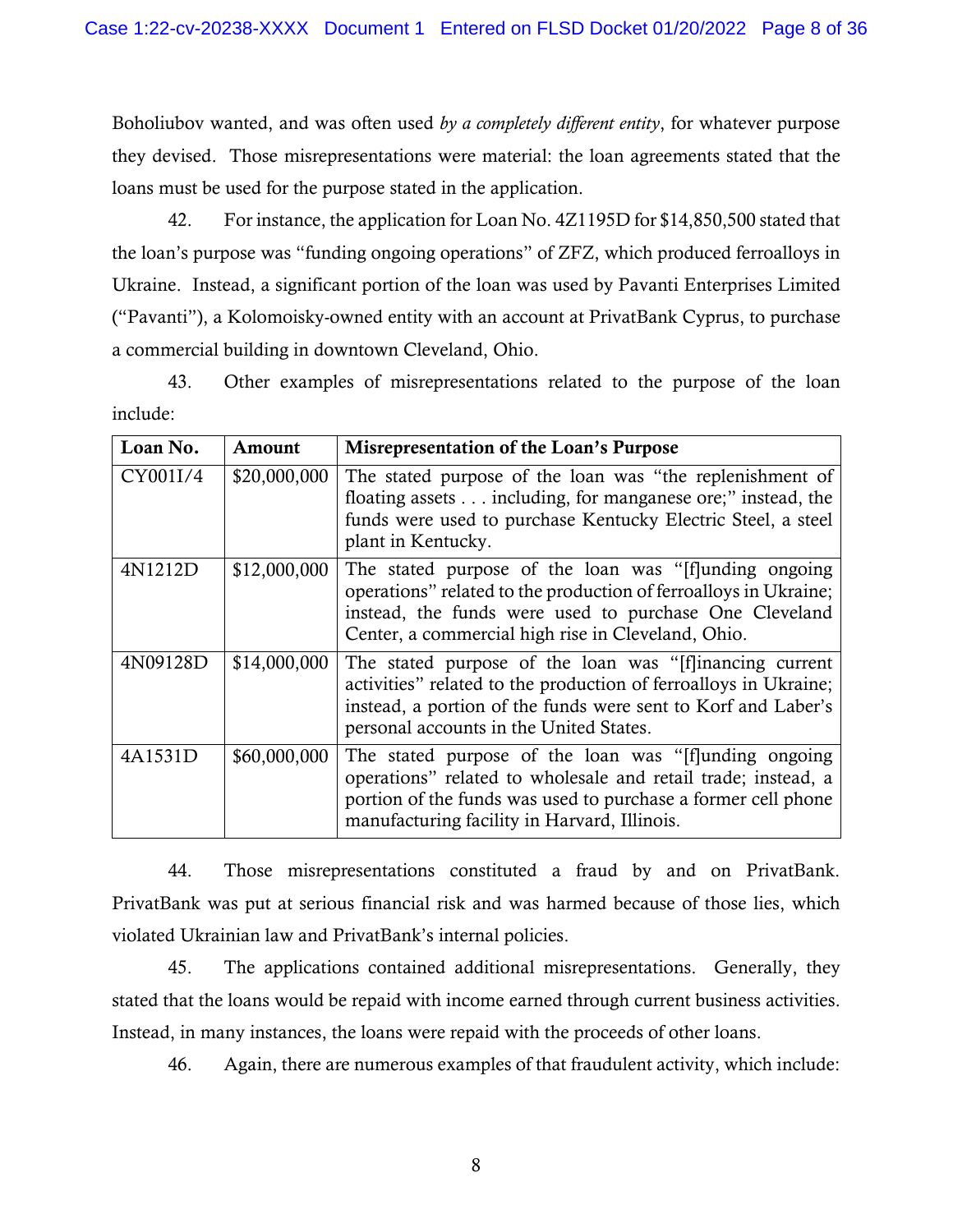| Loan No. | Amount                                             | Misrepresentation of the Source of Repayment                                                                                                                                            |
|----------|----------------------------------------------------|-----------------------------------------------------------------------------------------------------------------------------------------------------------------------------------------|
| 4N09129D | \$14,000,000                                       | The loan application stated that the loan would be repaid via<br>funds earned through ferroalloy production; instead, it was<br>repaid with funds from other loans.                     |
| 4D09111I | 500,000,000<br>Ukrainian<br>Hryvnia<br>$("UAH")^4$ | The loan application stated that the loan would be repaid via<br>funds earned through ongoing operations; instead, it was<br>repaid with funds from two loans to other related parties. |

 47. Those misrepresentations constituted a fraud by and on PrivatBank. The source of loan repayment was material as a part of the bank's risk assessment. Although on paper certain loans were paid when they came due, in reality, they were being paid through the issuance of additional debt, and so PrivatBank was simply recycling the loans and increasing its losses.

 collateral securing the loan. Like the source of loan repayment, the nature and value of collateral was material to the bank's decision to issue a loan. 48. Additionally, the loan applications contained misrepresentations related to the

 Australian manganese occurred. 49. For example, the application for Loan No. CY001I/4 for \$20 million by Veroni Alloys LLC ("Veroni"), a Kolomoisky-controlled entity, referenced collateral in the form of the goods to be traded based on contracts between Veroni and Halefield Holdings Limited ("Halefield"), another shell company owned and controlled by Kolomoisky and Boholiubov. The contract provided that Veroni would purchase \$122,500,000 of Australian manganese ore from Halefield and sell it to Hangli International Holdings Limited ("Hangli"), another shell entity controlled by Kolomoisky and Boholiubov. No such purchases or sales of

 lines of credit—a source of funds that could be drawn on whenever convenient. The lines of credit, by their terms, were supposed to be used to fund ongoing business of the entities that 50. Frequently, the "loans" taken by Kolomoisky and Boholiubov's entities were received them. However, they functioned instead as slush funds—a big pot of money that Kolomoisky and Boholiubov drew on for whatever purpose they wanted, and often used to send cash to the United States for asset purchases by unrelated entities.

<span id="page-8-0"></span><sup>4</sup> Eight months after the loan was issued, the loan amount was increased to 750,000,000 UAH, or approximately \$92 million at the 2009 exchange rate.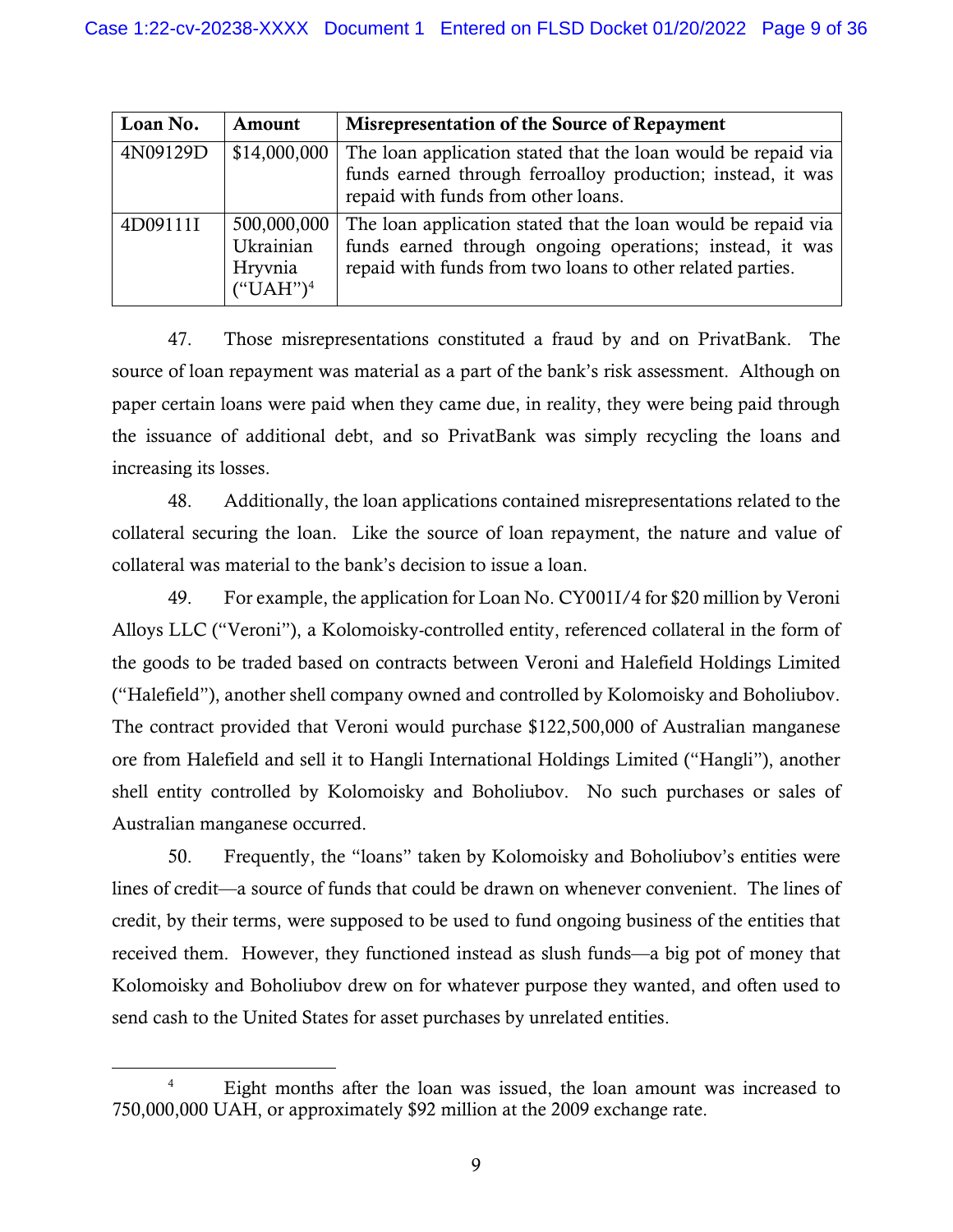an entity owned by Kolomoisky and Boholiubov. Between December 2010 and December 51. For instance, Loan No. 4Z10330D was a line of credit for \$9,300,000 to ZFZ, 2011, ZFZ debited over \$19.9 million against the line of credit.

52. As discussed above, Kolomoisky and Boholiubov often repaid the lines of credit by taking out additional loans. In the case of Loan No. 4Z10330D, nearly \$8 million of the repayment came from other loan proceeds from PrivatBank.

 loans, they did not disclose that they would use them to pay back prior loans. PrivatBank eventually led to the more than \$5 billion shortfall. 53. When Kolomoisky and Boholiubov's entities applied for those "second tier" was never made whole—it simply kept lending more money to pay back old loans, which

 credit. The members of the committee met in person, deliberated about the bank's lending activity, and considered PrivatBank's written policies. They required documentation and 54. At PrivatBank, there were two different committees that reviewed loan applications. There was an "active credit committee," which was responsible for consumer conducted inquiries before issuing loans.

 applications for related party loans. The committee did not meet in person to discuss the loans; rather, it held electronic "meetings" via a system called PrivatDoc. 55. Kolomoisky and Boholiubov went to a different credit committee to get their loans approved. That was a "remote" or "electronic" credit committee, which reviewed

 documents as required by bank policy, and they were expected not to do so. 56. The "electronic" committee consisted of certain PrivatBank employees who were otherwise entirely uninvolved in the loan approval process. Those employees understood that their role was simply to "sign" the loan electronically. Rather than conducting a thorough inquiry, members of the electronic credit committee simply hit "approve" whenever they received a loan application from one of Kolomoisky or Boholiubov's companies. They conducted no analysis or evaluation of the loans or associated

57. That lack of review is thrown into particularly sharp relief by the treatment of collateral for loans to Kolomoisky and Boholiubov's entities. In multiple instances, PrivatBank employees noted that additional work was needed to verify the collateral, and yet the loan was approved the very same day, without further investigation or amendment.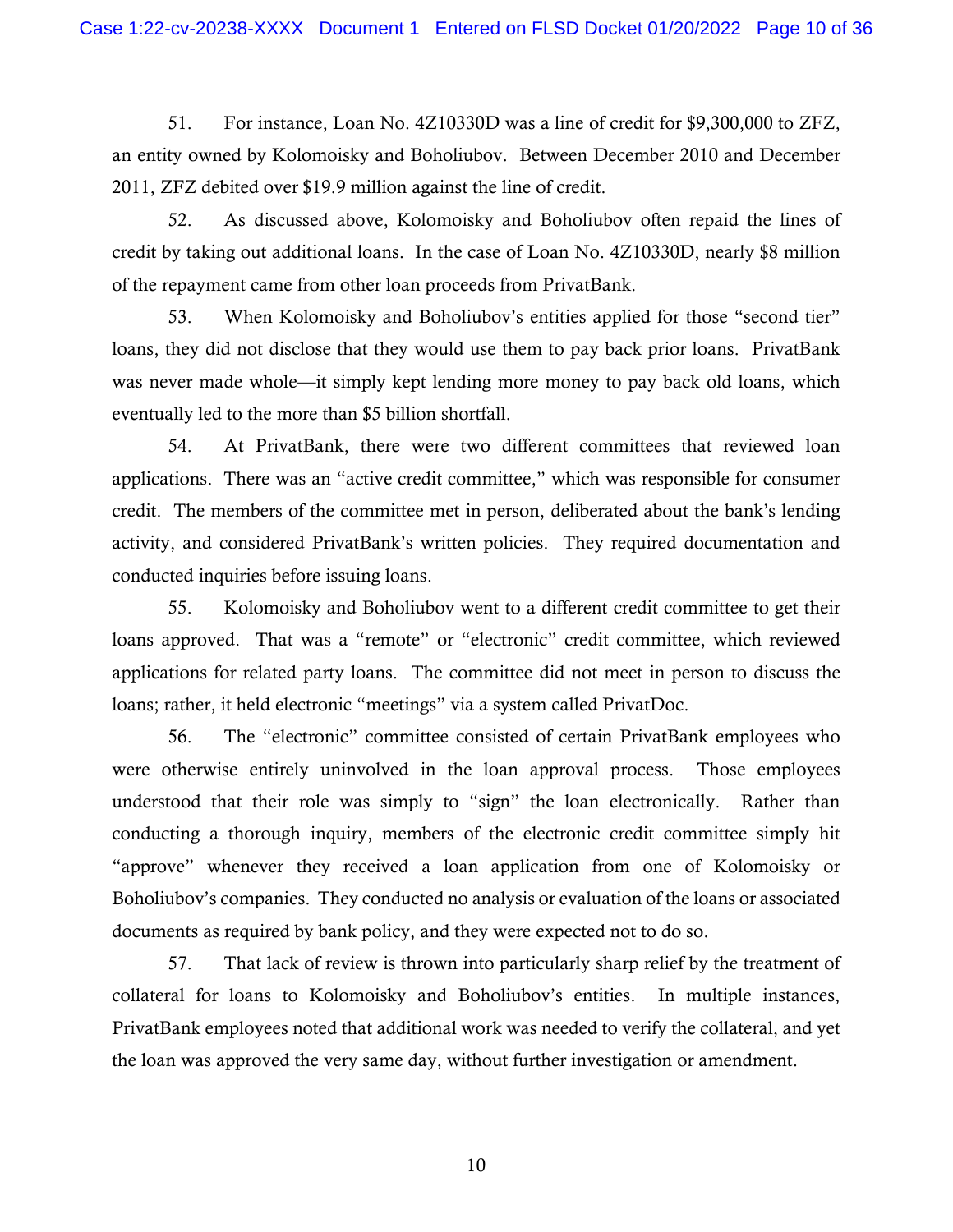58. Examples of the electronic credit committee disregarding collateral requirements for loans for Kolomoisky and Boholiubov's entities, which would have been applied by the regular credit committee, include:

| Loan No. | Amount       | <b>Disregarding Collateral</b>                                                                                                                                                                         |
|----------|--------------|--------------------------------------------------------------------------------------------------------------------------------------------------------------------------------------------------------|
| 4N09129D | \$14,000,000 | Internal paperwork noted that collateral had not been provided<br>for the loan; nevertheless, the loan was approved that same day<br>and signed by Boholiubov as chairman of the Supervisory<br>Board. |
| 4A1532D  | \$46,500,000 | Internal paperwork noted that further information was needed;<br>nevertheless, the loan was approved that same day.                                                                                    |
| 4O10091D | \$50,000,000 | Internal paperwork noted that work was underway to increase<br>collateral; nevertheless, the loan was approved that same day.                                                                          |
| 4N11415D | \$13,500,000 | Internal paperwork noted that work was underway to increase<br>collateral; nevertheless, the loan was approved that same day.                                                                          |

 Boholiubov, and one for most everyone else—was also evident in the loan packages. While 59. The dual approach—one for entities owned and controlled by Kolomoisky and legitimate loan packages might contain "a huge book" of documents analyzing collateral for a loan, the package for multi-million-dollar loans to Kolomoisky and Boholiubov's entities might have as little as "just one page."

 off and never expected to pay the money back. [5](#page-10-0)  60. Kolomoisky and Boholiubov's misappropriation of the bank's funds constituted embezzlement and conversion. The funds had been entrusted to the bank by ordinary depositors and legitimate businesses; Kolomoisky and Boholiubov siphoned them

regulators, depositors, auditors, and others. 61. Kolomoisky and Boholiubov's misappropriation of the bank's funds also constituted a fraud on the bank. The many material misrepresentations allowed them to take the money to use as they wanted, without restriction, and hid the misuse of funds from

62. Kolomoisky and Boholiubov's misappropriation of the bank's funds also constituted a fraud by the bank, because the bank gave funds entrusted to it to Kolomoisky and Boholiubov's entities, putting the depositors at great risk and misusing their money.

<span id="page-10-0"></span> $5<sup>5</sup>$ In fact, just before the bank was nationalized, loans to entities owned or controlled by Kolomoisky and Boholiubov were restructured, effectively delaying their obligation to repay outstanding debt for almost another decade.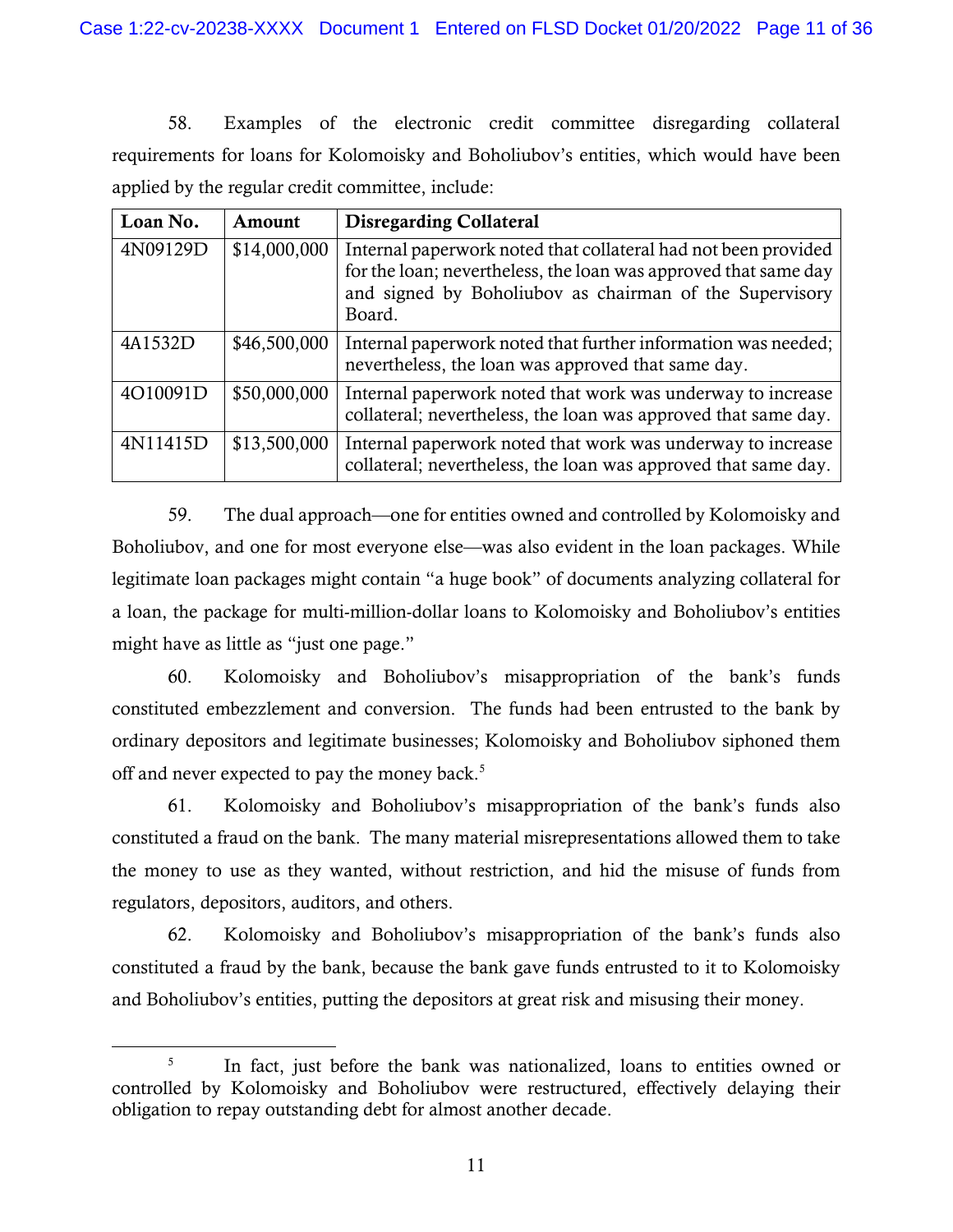63. As described below, the misappropriated funds were transferred from Ukraine into Cyprus and ultimately into the United States, where it was transferred between states to acquire, maintain, and improve various properties.

### C. Kolomoisky and Boholiubov's Actions Violated Ukrainian Law.

64. Kolomoisky and Boholiubov's conduct violated numerous provisions of the Ukrainian Criminal Code, including the following:

65. Article 190, which prohibits "Taking possession of somebody else's property or obtaining the property title by deceit or breach of confidence (fraud)."

of property by abuse of office." 66. Article 191, which prohibits "Misappropriation, embezzlement or conversion

67. Article 209, which prohibits laundering the proceeds of a crime.

Article 218-1, which makes it illegal to drive a bank into insolvency. 68. Article 218-1, which makes it illegal to drive a bank into insolvency. 69. Article 219, which makes it illegal to drive a business entity into insolvency.

reports of a financial organization. 70. Article 220-2, which prohibits the falsification of financial documents and

71. Article 222, which prohibits fraud with financial resources.

72. Article 364-1, which prohibits the abuse of power by an official of a private legal entity.

### D. Kolomoisky and Boholiubov Laundered the Loan Proceeds.

 combined, divided, and commingled in a labyrinth of accounts all over the world. The 73. Once the loan or line of credit funds were disbursed, they were quickly dizzying series of transfers was designed to disguise the nature, location, source, ownership, and control of the fraudulently obtained loan proceeds.

 business and had no offices or employees; they existed only to disguise money by shuttling it 74. The entities used to transfer the funds were often shell companies—they did no from place to place.

 75. Many of the shell companies used the same address. For instance, in "Know Your Customer" records provided to PrivatBank, at least 56 separate entities claimed to be located at Archiepiskopou Makariou Ill Avenue, 155 Proteas House in Limassol, Cyprus. They also used the same few registered agents repeatedly: Icaza, Gonzalez Ruiz & Aleman (BVI) Trust Limited was listed as the registered agent for 21 separate shell entities, and Equity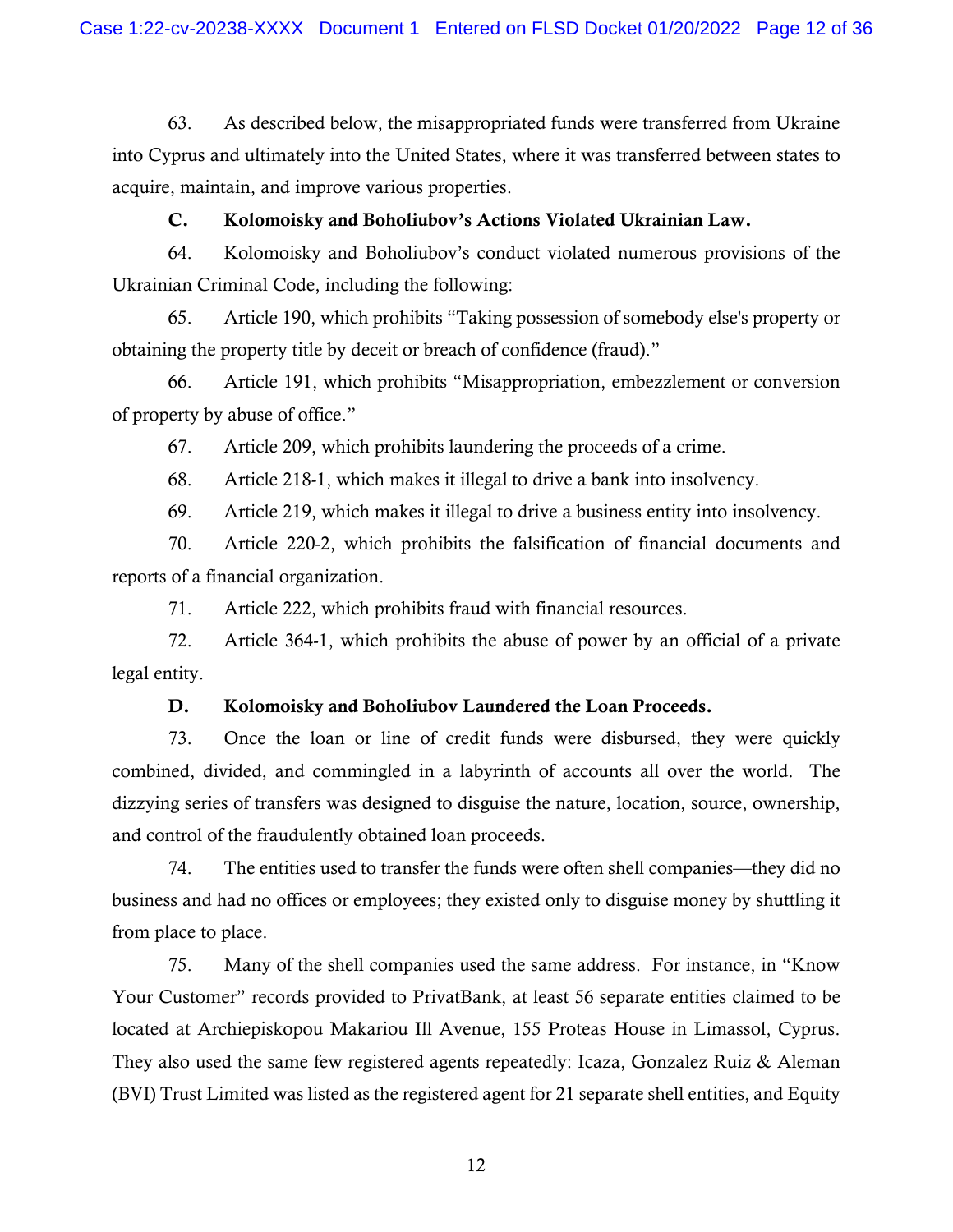Management & Accountancy Corp was listed as the registered agent for 16 shell entities. The appear for 48 different shells entities. same two authorized signers (neither of whom was Kolomoisky or Boholiubov) together

owners of 35 shell entities that were used to transfer money misappropriated from PrivatBank. 76. In the same records, Kolomoisky and Boholiubov were listed as the beneficial At least 96 entities used in those transactions shared a secretary, director, signer, registered agent, shareholder, or address with one of the entities overtly owned by Kolomoisky and Boholiubov, and many shared multiple individuals in common.

 those shell companies and were instructed by their PrivatBank supervisors to sign documentation to that effect. At least 59 different shell entities listed PrivatBank employees empty shells. 77. PrivatBank employees were directed to act as officers and directors of many of in such roles. However, those employees were not bona fide officers and directors—they exercised no duties and responsibilities of officers and directors of the companies, which were

 among dozens of accounts held in the names of shell entities at PrivatBank's Cyprus branch. Multiple transfers often occurred within minutes. 78. Once the funds were taken from PrivatBank, they were transferred quickly

 Kolomoisky and Boholiubov. NBU found that the branch's assets were overwhelmingly 79. NBU conducted a review of PrivatBank's Cyprus branch as part of its investigation and determined that it was an instrument used to launder money for fictional; that the branch's loan portfolio consisted almost exclusively of oversize loans to entities owned and controlled by Kolomoisky and Boholiubov; that the collateral provided was insufficient and did not meet regulatory requirements; and that the purpose of the loans issued by the branch was to hide the ultimate beneficiaries and the source of funds. NBU also determined that the management of PrivatBank's Cyprus branch was controlled by PrivatBank in Ukraine—in other words, by Kolomoisky and Boholiubov.

 funds is the cycling of the funds disbursed as Loan No. CY001I/4 to Veroni. On February 4, 80. One example of the Cyprus branch's role in laundering the misappropriated 2013, \$20 million from the loan was disbursed into Veroni's account at PrivatBank's Cyprus branch. As with the other loans, its purpose and use were misrepresented to the bank. The purpose was listed as "replenishment of floating assets for payments according to contracts,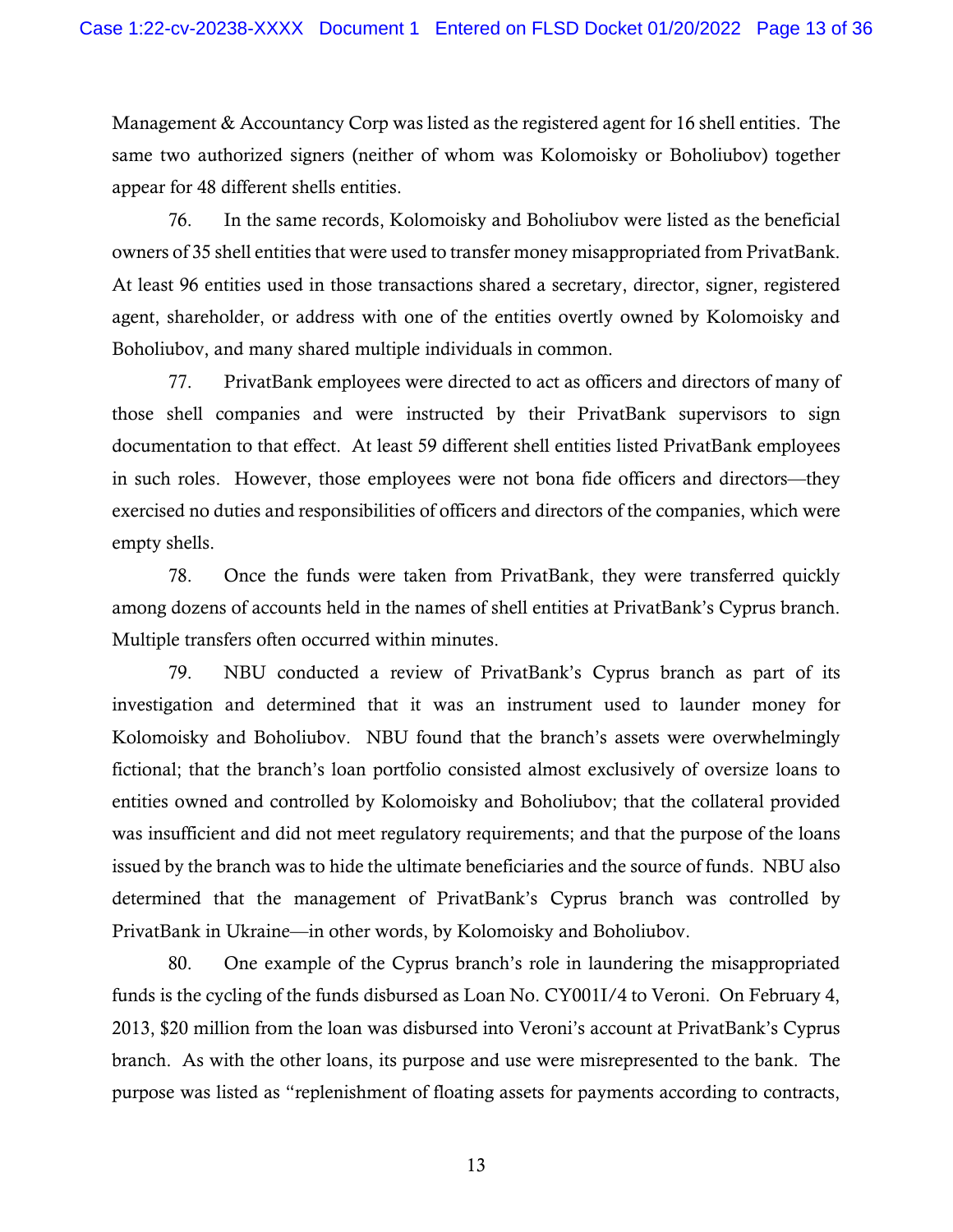including for manganese ore." Instead, the funds went to purchase a steel plant in Kentucky. But before the money was transferred to the United States, the loan proceeds were deposited and then withdrawn from the accounts of 13 different shell entities in a total of 17 transactions at PrivatBank's Cyprus branch—all in only 8 minutes. The transactions served no business purpose; they were designed entirely to hide the source and nature of the funds.

# II. Korf And Laber Created A Vast Network Of Companies To Launder The Stolen Money And Spend It In The United States

 81. The laundering did not stop in Cyprus. Kolomoisky and Boholiubov recruited their American counterparts, Korf and Laber, for the next step. Korf and Laber established a complex system of entities in order to facilitate the laundering of the misappropriated funds, and to spend the funds to acquire property and businesses in the United States.

 82. The companies often used a variation of the name "Optima"—Optima Ventures, Optima Group, etc. The "Optima Family" of companies had a convoluted ownership structure that constantly shifted as new entities were created to move money, disguise ownership of assets, and otherwise launder funds.

83. The Optima Family included (among many others) the following entities, which were created, owned<sup>[6](#page-13-0)</sup>, or managed by Korf and Laber:

 founded by Korf and Laber in 1995. Korf and Laber were the initial owners, and they by Kolomoisky. a. Optima International of Miami, Inc. ("Optima International") was sold shares of Optima International and its subsidiaries to entities owned or controlled

 2008 in Delaware. It is owned by Kolomoisky, Boholiubov, Korf, and Laber. Korf b. Optima Group, LLC ("Optima Group") was incorporated on August 8, had authority to direct Optima Group's funds but discussed those decisions with both Kolomoisky and Boholiubov.

c. Optima Ventures LLC ("Optima Ventures") was incorporated on January 1, 2008 in Delaware. Optima Ventures was owned by Kolomoisky, Boholiubov, Korf, and Laber. It was the primary vehicle used to acquire property in

<span id="page-13-0"></span> $6$  Throughout  $\llbracket$  83 and its subsections, "owned" means "ultimately beneficially owned." Kolomoisky, Boholiubov, Korf, and Laber "owned" entities both directly and indirectly, through a collection of other entities.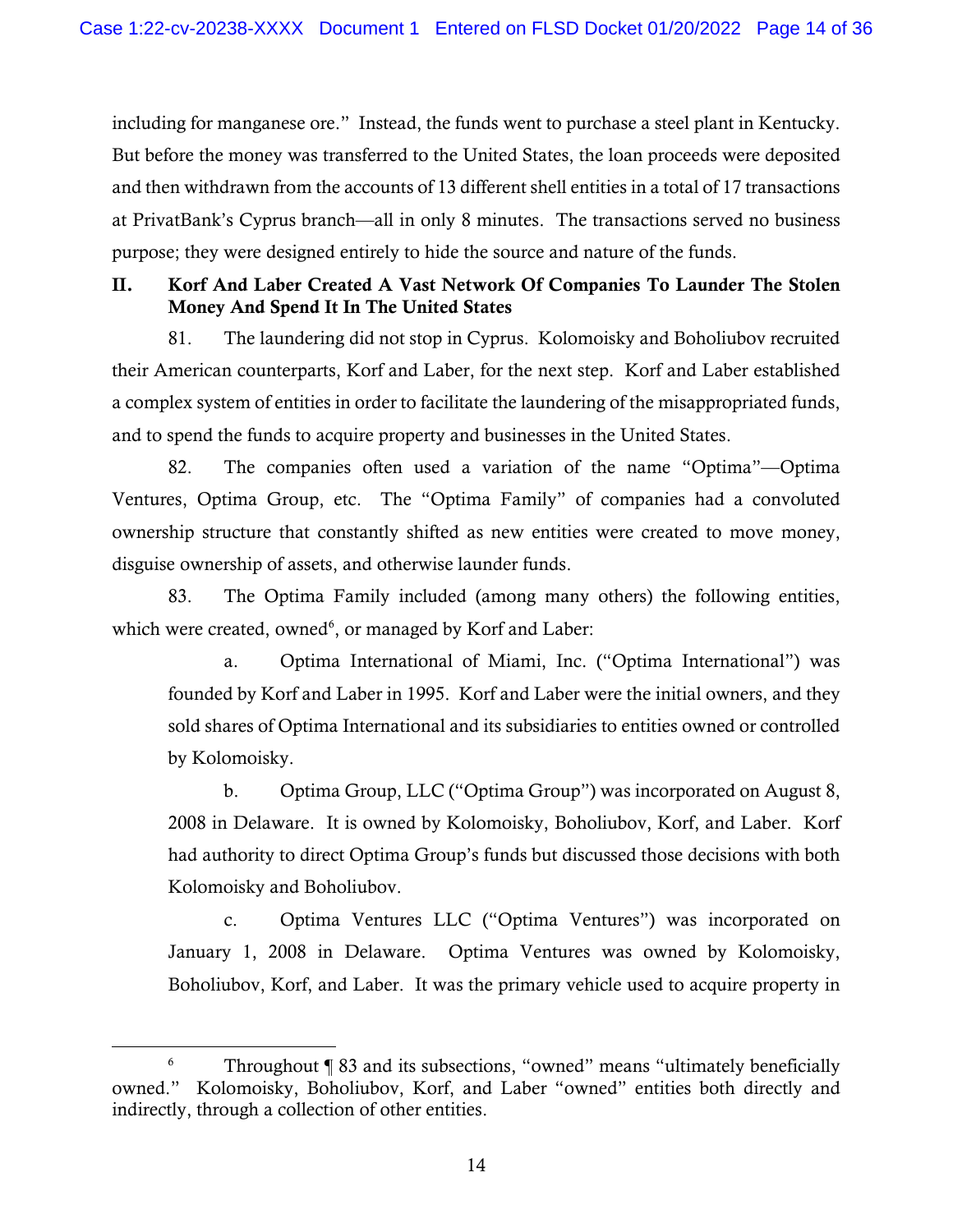the United States with misappropriated funds from PrivatBank. Through that activity, it became the largest holder of commercial real estate in Cleveland, Ohio. Korf and Laber established many entities under Optima Ventures to acquire properties, including:

used to acquire the building at 55 Public Square in Cleveland, Ohio.<sup>7</sup> i. Optima 55 Public Square, LLC ("Optima 55 Public Square"),

ii. Optima One Cleveland Center, LLC, used to acquire the building at One Cleveland Center in Cleveland, Ohio.

iii. Optima 1375, LLC, used to transfer ownership of One Cleveland Center in 2010.

iv. Optima 1300, LLC, used to acquire the AECOM Building in Cleveland, Ohio.

v. Optima 777, LLC, used to acquire the Crowne Plaza Hotel (now known as the Westin Hotel) in Cleveland, Ohio.

 vi. Optima Stemmons, LLC ("Optima Stemmons"), used, as discussed in detail below, to acquire Stemmons Towers at 8777 and 8787 North Stemmons Freeway in Dallas, Texas.

vii. Optima 7171, LLC, used to acquire the CompuCom Campus located at 7505 and 7171 Forest Lane in Dallas, Texas.<sup>8</sup>

viii. Optima 500, LLC, used to acquire the PNC Plaza building at 500 West Jefferson Street in Louisville, Kentucky.<sup>9</sup>

925 Euclid Avenue in Cleveland, Ohio. ix. Optima 925, LLC, used to acquire the Huntington Building at

d. Georgian American Alloys, Inc. ("Georgian American Alloys") was incorporated on February 14, 2012 in Delaware. Georgian American Alloys was

<span id="page-14-2"></span>This property is the subject of a civil forfeiture complaint in this District, No. 20-cv-23279-MGC.

<span id="page-14-0"></span><sup>7</sup> This property is the subject of a civil forfeiture complaint in this District, No. 20-cv-25313-MGC.

<span id="page-14-1"></span><sup>&</sup>lt;sup>8</sup> This property is the subject of a civil forfeiture complaint in this District, No. 20-cv-23278-MGC.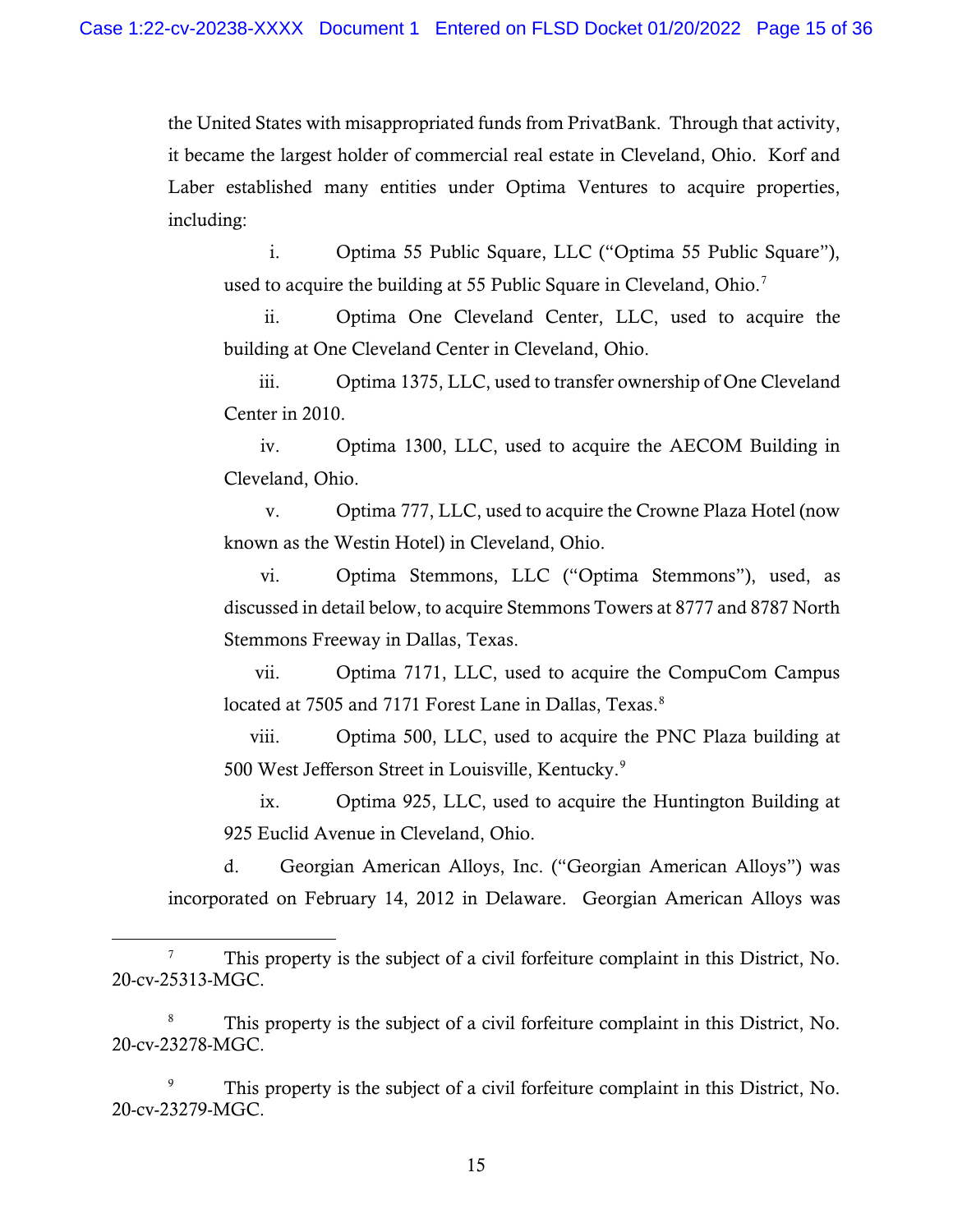owned by Kolomoisky, Boholiubov, Korf, Laber, and one of their business associates. Approximately 35% of their ownership was through Optima Group. Georgian Laber owned and managed several ferroalloys producers and traders in the United American Alloys was the umbrella under which Kolomoisky, Boholiubov, Korf, and States:

i. CC Metals and Alloys LLC, a Delaware company with a ferroalloy plant in Calvert City, Kentucky.

ii. Georgian American Alloys Sarl, a Luxembourg entity.

 and controlled by Kolomoisky and Boholiubov from 2008 to 2014. iii. Felman Production, LLC ("Felman Production"), a Delaware company with a ferroalloy plant in New Haven, West Virginia. Felman Production had a bank account at PrivatBank's Cyprus branch, received loans from PrivatBank, and transferred over \$225 million to and from entities owned

 iv. Felman Trading Inc., a New Jersey company and global supplier of manganese and ferroalloys.

e. Optima Acquisitions, LLC ("Optima Acquisitions") was incorporated on June 25, 2008 in Delaware. Optima Acquisitions is owned in thirds by Kolomoisky, Boholiubov, and Korf, and was used to acquire companies in the United States using money misappropriated from PrivatBank, including Optima Specialty Steel, Inc. and Steel Rolling Holdings, Inc.

f. Optima Specialty Steel, Inc. ("Optima Specialty") was a wholly owned subsidiary of Optima Acquisitions created in 2008. Using Optima Specialty and funds misappropriated from PrivatBank, Korf and Laber acquired or created Michigan Seamless Tube LLC, Niagara LaSalle Corporation, KES Acquisition Company d/b/a Kentucky Electric Steel, and Corey Steel Company.

 Warren, Ohio and was managed by Korf. g. Warren Steel Holdings, LLC ("Warren Steel") was incorporated on November 19, 2001 in Delaware. Warren Steel is owned by Kolomoisky and Boholiubov and one of their former business partners. Warren Steel ran a steel mill in

h. Optima 1375 II, LLC ("Optima 1375 II") was incorporated on September 7, 2017 in Delaware in order to receive ownership of One Cleveland Center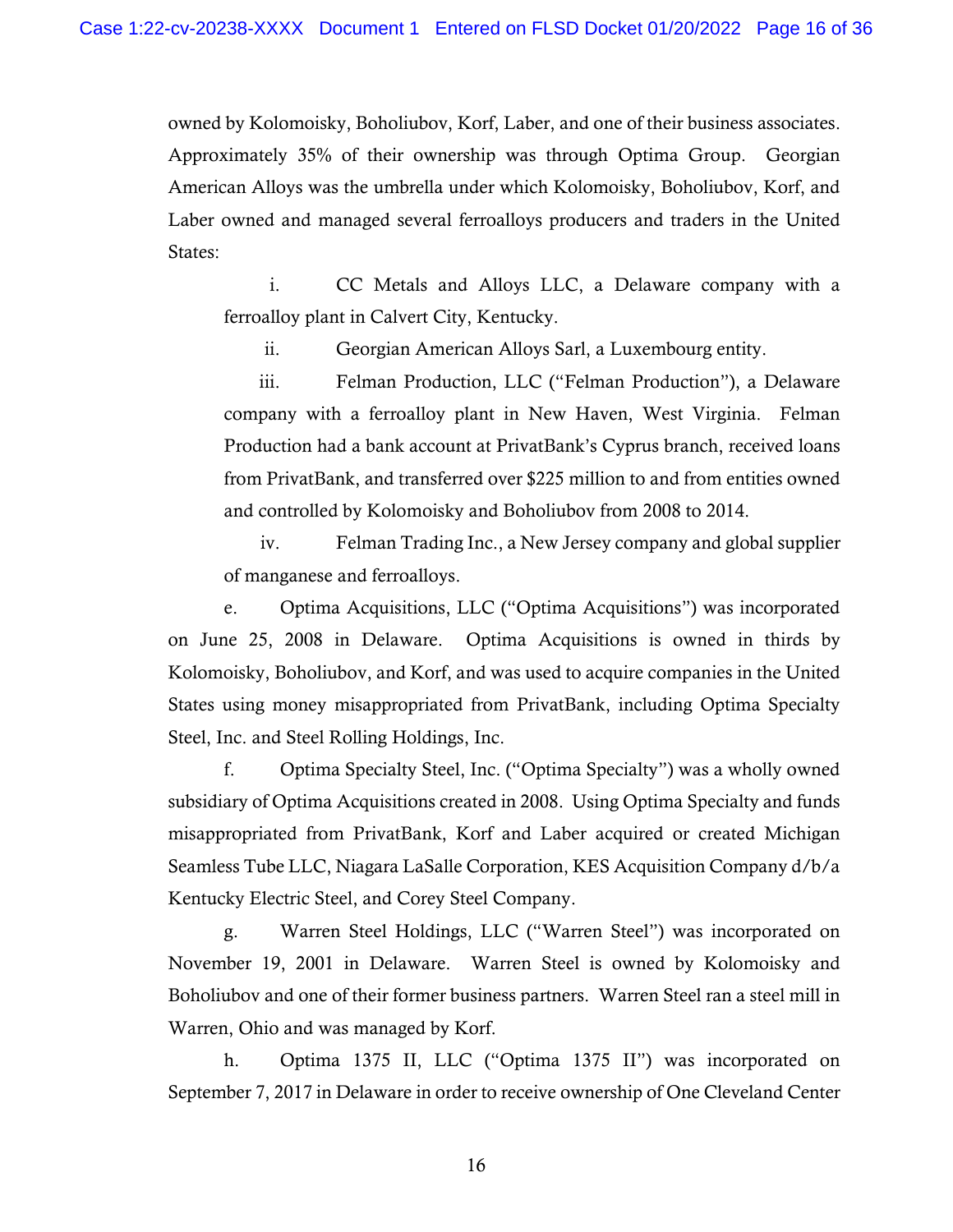from Optima 1375. According to Korf and Laber, it is owned by them (50% each), but on information and belief, it is controlled by Kolomoisky and Boholiubov. The transfer was designed to obscure the ownership of One Cleveland Center and to further disguise the source of the funds for the building.

 building. Optima 925 II was created in order to obscure Kolomoisky and Boholiubov's i. Optima 925 II LLC ("Optima 925 II") was incorporated on June 4, 2015 in Ohio. Optima 925 transferred its ownership of the Huntington Building to Optima 925 II, which subsequently merged with a third-party purchaser to acquire the ownership interest in the building.

 9, 2018. According to Korf and Laber, it is owned by them (50% each), but on information and belief, it is controlled by Kolomoisky and Boholiubov. It was created to obscure Kolomoisky and Boholiubov's ownership interest in Felman Trading Inc. j. Felman Trading Americas, Inc. was incorporated in Delaware on April

 84. Korf and Laber used the Optima Family as a single pot of money. They arranged for a manganese ore importer to pay for the restructuring of a commercial real estate building in Kentucky. Korf discussed transfers with Kolomoisky and Boholiubov, and they approved the use of the money. transferred funds back and forth between the different entities—that is why, for instance, Korf

85. Those inter-entity loans for tens of millions of dollars occurred despite it not being the entities' business to make loans to other companies.

 ownership, nature, and source of funds. 86. The transactions allowed Kolomoisky, Boholiubov, Korf, and Laber to launder money, promote the continued misappropriation of funds from PrivatBank, and disguise the

87. A majority of the members of the Optima Family of companies had their principal place of business at the same suite of offices at 200 South Biscayne Boulevard in Miami, Florida. As Korf and Laber's resources expanded, they moved from the 30th floor to the 36th and finally the 55th floor—the penthouse.

 unlawful activity. They interacted directly with PrivatBank management, including Manager 1, Manager 2, and Manager 3 (head of the PrivatBank Credit Committee), regarding loans. 88. Korf and Laber played critical roles in the scheme to launder proceeds of They also had personal relationships with PrivatBank's management, including Manager 1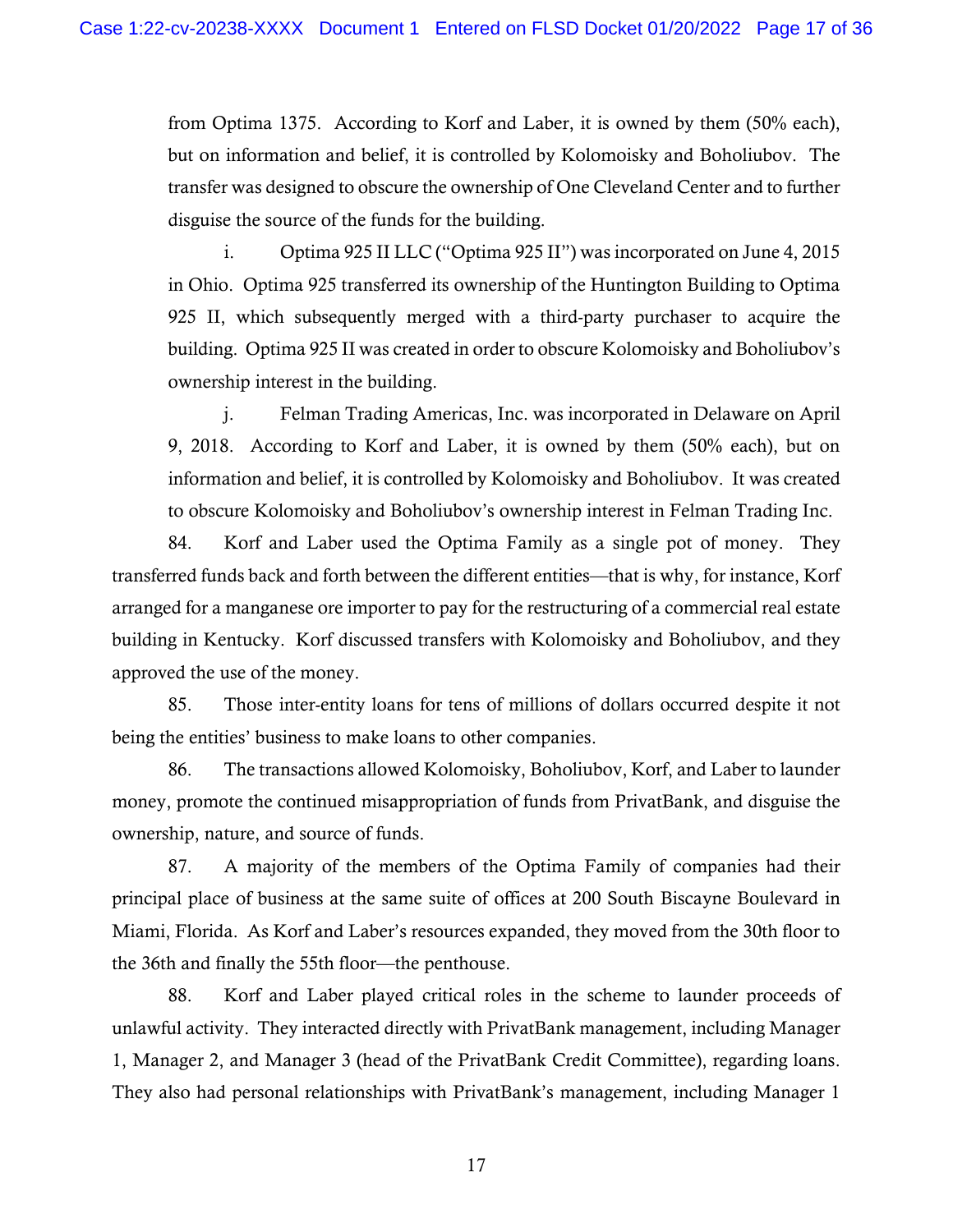them. and Manager 3. Korf and Laber requested loans for Optima Family members and received

 them. 89. And Korf and Laber benefitted from their roles in the scheme. In certain cases, Optima International's account to accounts in the name of Korf, Laber, and their families. expenses. misappropriated funds from PrivatBank went into Korf and Laber's personal accounts. For instance, from September 2009 through April 2010, over \$13 million was transferred from And funds from Optima International were used to pay for Korf and Laber's personal

expenses.<br>90. Korf and Laber took many steps to hide the identity and ownership of their "partners," and the fact that the money they spent under the Optima name had initially come from PrivatBank loans. Among other things, they (1) made quick transfers of funds among entities, which served no business purpose; (2) used misleadingly similar names of entities and changed those names with no legitimate business purpose; (3) used a convoluted ownership structure of their many entities to hide the true beneficial ownership of assets; and (4) changed the ownership structure of the Optima Family of companies as Kolomoisky and Boholiubov's crimes in Ukraine were made public.

## III. Stemmons Towers Became Involved In The Money Laundering Scheme When Money Derived From Embezzlement And Fraud Proceeds Was Used To Improve And Maintain The Property

91. In April 2008, Korf, Laber, Kolomoisky, and Boholiubov contracted to purchase Stemmons Towers in Dallas, Texas at 8777 and 8787 North Stemmons Freeway for \$8 million. The complex includes two office towers encompassing more than 200,000 square feet of office space.

 92. To acquire the property, Korf and Laber incorporated Optima Stemmons in President and Director of the company. Optima Stemmons was a wholly owned subsidiary of Optima Ventures, which also operates from 200 South Biscayne Boulevard in Miami. Delaware on May 14, 2008 and registered it in Texas on May 16, 2008. The mailing address was listed as 200 South Biscayne Boulevard, Miami, Florida, and Korf was listed as the

93. On May 23, 2008, Optima Stemmons completed the purchase of Stemmons Towers with approximately \$7.6 million. Korf signed the paperwork associated with the purchase.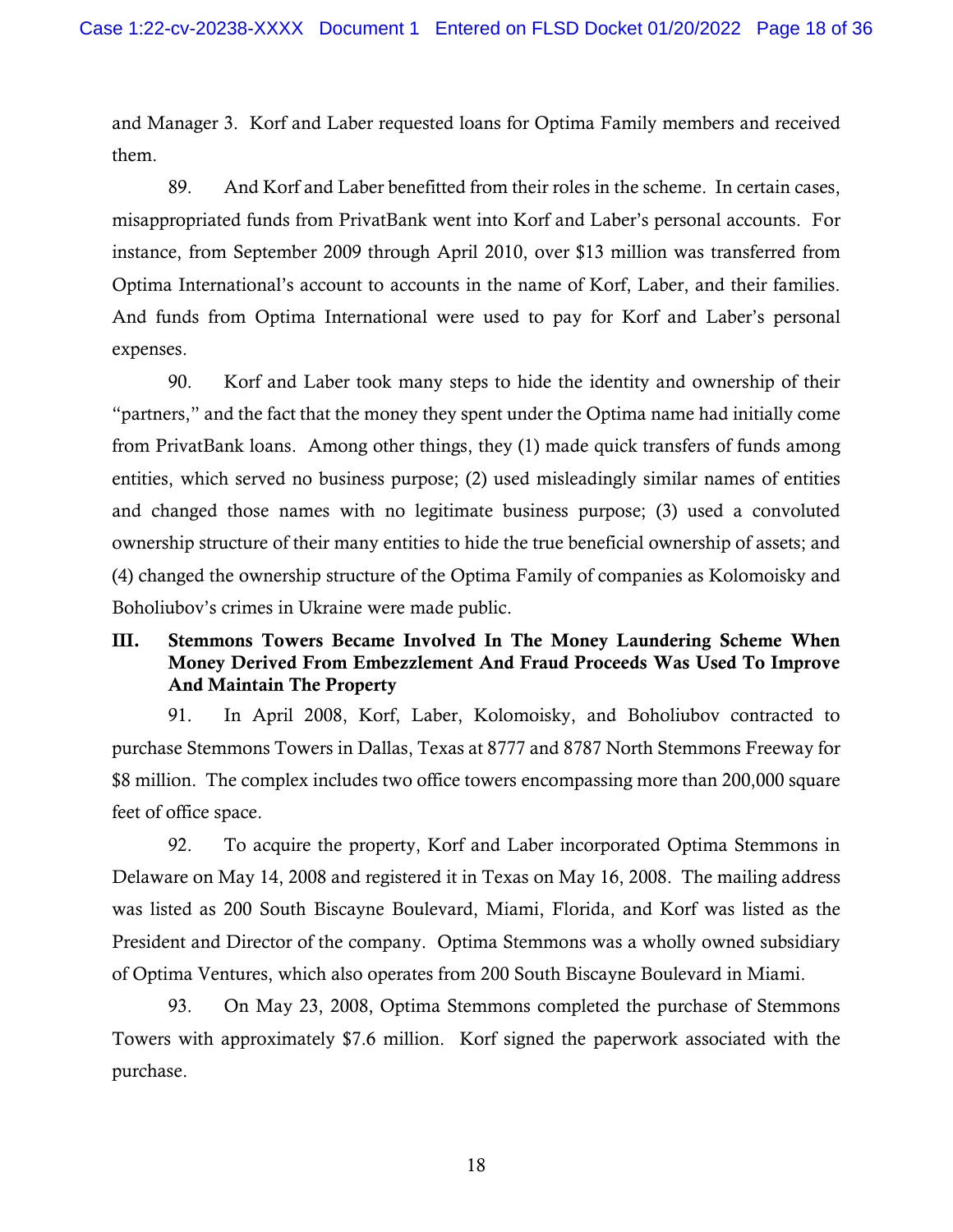## A. The Money Used to Purchase Stemmons Towers Flowed through PrivatBank.

94. The funds used to purchase Stemmons Towers came from several different entities and was filtered through the bank accounts of companies associated with Kolomoisky and Boholiubov held at PrivatBank's Cyprus branch.

 95. Between May 6 and 22, 2008, approximately \$10 million was transferred from outside PrivatBank into accounts at PrivatBank's Cyprus branch held in the name of Plasstex beneficially owned by Kolomoisky, and had been used to transfer other funds Ltd ("Plasstex") and Demeter Diversified LLC ("Demeter"). Demeter shares an address, registered agent, signer, and beneficial owner with several other entities ultimately misappropriated from PrivatBank for the acquisition of assets in the United States, including for the purchase of PNC Plaza.

 ultimately beneficially owned by Kolomoisky, and had been used to transfer other funds 96. From May 7 to 23, 2008, approximately \$10,076,498 was transferred from the Plasstex and Demeter accounts at PrivatBank's Cyprus branch to an account held in the name of Logarinvest Limited ("Logarinvest"), also at PrivatBank's Cyprus branch. Logarinvest is misappropriated from PrivatBank for the acquisition of assets in the United States, including for the purchase of PNC Plaza and the CompuCom Campus.

 97. On May 23, 2008, at 11:43 AM Miami time (6:43 PM Cyprus time), Korf sent an email to Manager 2 at PrivatBank requesting the transfer of approximately \$7,624,918 to Benchmark Title Service LLC to complete the purchase of Stemmons Towers.

 Cyprus branch held in the name of Divot Enterprises Limited ("Divot"). Divot is ultimately beneficially owned by Kolomoisky, and had been used to transfer other funds 98. That email initiated a series of transfers at PrivatBank's Cyprus branch just an hour and a half later. At 8:13 PM Cyprus time, \$9.1 million was transferred from an account at PrivatBank's Cyprus branch held in the name of Logarinvest to an account at PrivatBank's misappropriated from PrivatBank for the acquisition of assets in the United States, including for the purchase of PNC Plaza and the CompuCom Campus.

 Divot's account to an account at PrivatBank's Cyprus branch held in the name of Grammel Holdings Inc ("Grammel"). Grammel shares an address, registered agent, and beneficial 99. At 8:27 PM Cyprus time, \$7.7 million of those funds was transferred from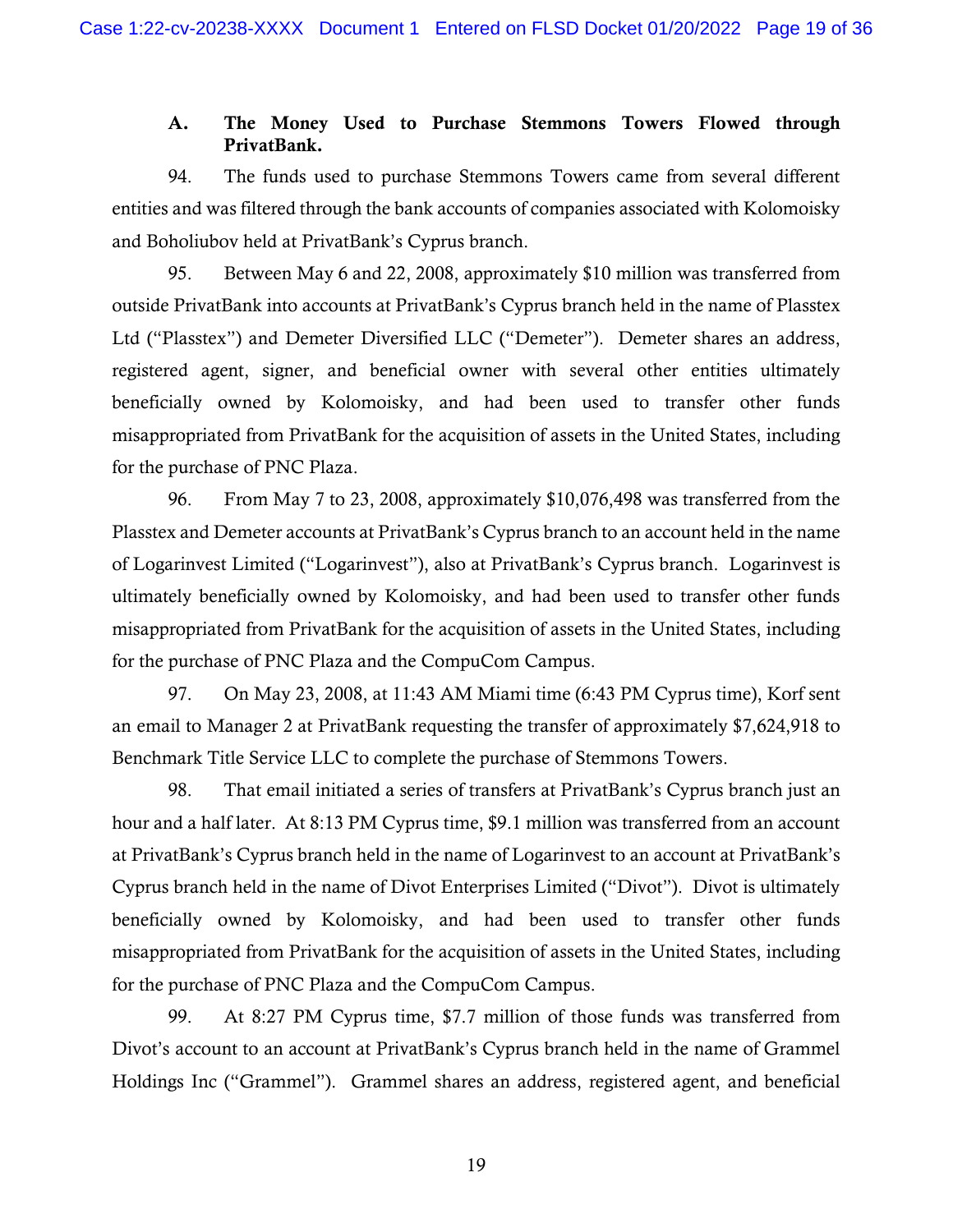used to transfer other funds misappropriated from PrivatBank for the acquisition of assets in owner with several other entities ultimately beneficially owned by Kolomoisky, and had been the United States, including for the purchase of 55 Public Square.

 Ralkon Commercial Ltd ("Ralkon"). Ralkon is ultimately beneficially owned by Kolomoisky 100. One minute later, at 8:28 PM, \$7,624,918 of those funds was transferred from the Grammel account to an account at PrivatBank's Cyprus branch held in the name of and Boholiubov, and had been used to transfer other funds misappropriated from PrivatBank for the acquisition of assets in the United States, including for the purchase of 55 Public Square.

 101. Less than ten minutes later, at 8:36 PM, the same amount, \$7,624,918, was transferred from the Ralkon account to an account at PrivatBank's Cyprus branch held in the name of Pavanti. Pavanti is ultimately beneficially owned by Kolomoisky and was routinely the final stop for funds misappropriated from PrivatBank before they were transferred to the United States to be used by Optima.

102. At 8:43 PM, that \$7,624,918 was transferred from Pavanti's account to an account at Benchmark Bank in the United States, held in the name of Benchmark Title Services, LLC, headquartered in Texas, to complete the purchase of Stemmons Towers.

103. That pattern of rapid transfers, using various Kolomoisky and Boholiubovcontrolled entities with accounts at PrivatBank's Cyprus branch, followed the pattern used to purchase other buildings in the United States, including the CompuCom Campus, PNC Plaza, and 55 Public Square, with funds misappropriated from PrivatBank.

## B. Stemmons Towers Was Involved in and Facilitated Money Laundering Transactions.

 a mortgage they had taken on the property; and paying property taxes owed on the property. 104. Following the purchase of Stemmons Towers, Korf and Laber used proceeds derived from embezzlement and fraud from PrivatBank to fund the property's operating expenses, including paying for the maintenance and improvement of the property; paying off

## *1. Funds used by Optima Stemmons to maintain and improve Stemmons Towers came from Optima 7171 and were proceeds from the CompuCom Campus.*

 constituted revenues generated by buildings purchased with funds misappropriated from 105. Between 2011 and 2018, several Optima entities transferred funds—which PrivatBank—to Optima Stemmons, which used those funds to pay for expenses related to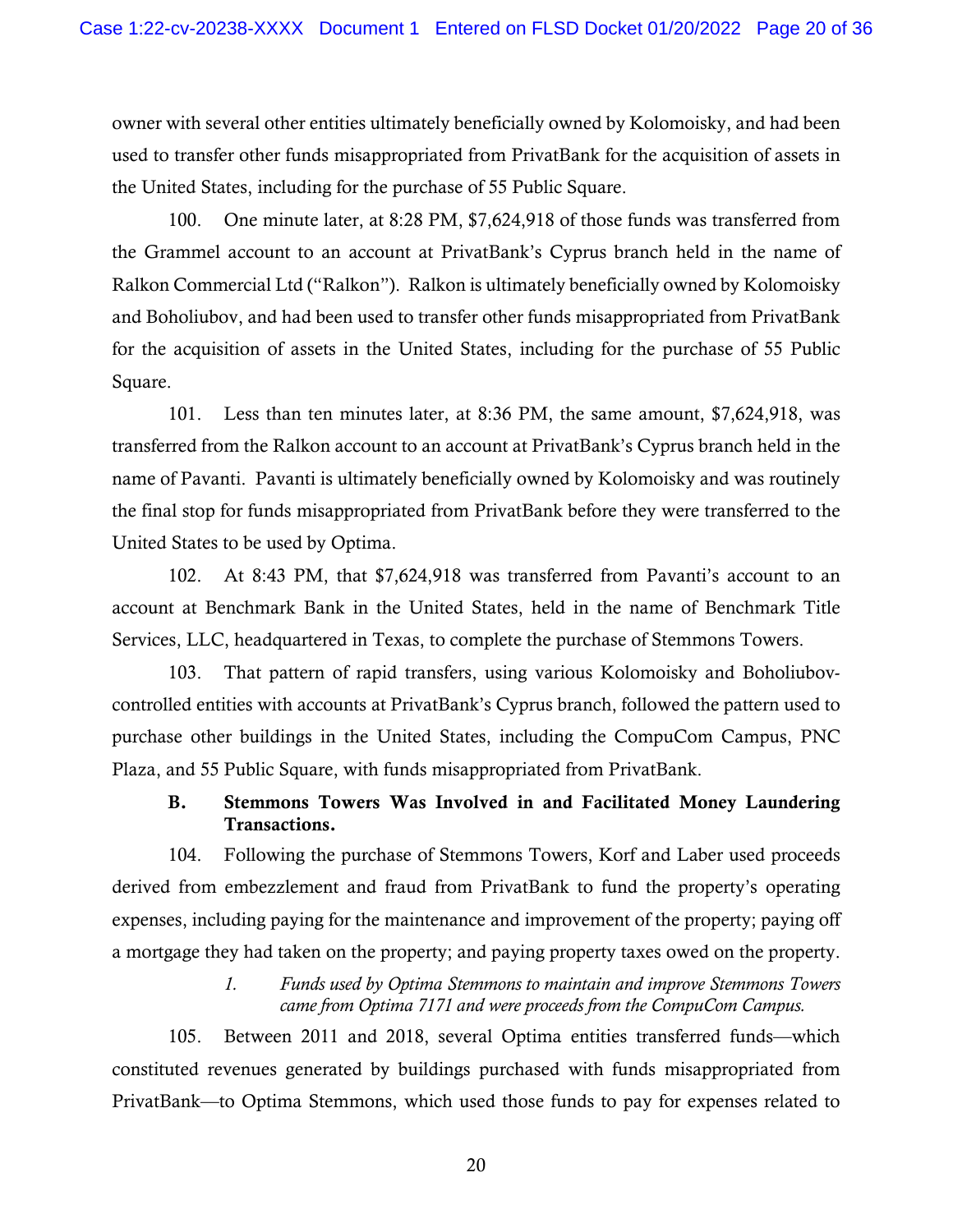maintenance. Examples of those transfers include: Stemmons Towers including property taxes, mortgage expenses, improvements, and

106. On January 10, 2011, Optima 7171 transferred approximately \$469,751 to Optima Ventures. That same day, Optima Ventures transferred \$125,000 of those funds to Optima Stemmons. On January 18, 2011, Optima Stemmons used that money to pay a portion of an approximately \$212,651 tax bill to the County of Dallas for Stemmons Towers.

107. On January 4, 2012, Optima 7171 transferred approximately \$554,046 to Optima Ventures. On January 17, 2012, Optima Ventures transferred \$180,000 of those funds to Optima Stemmons. On January 20, 2012, Optima Stemmons used that money to pay a portion of an approximately \$216,889 tax bill to the County of Dallas for Stemmons Towers.

 108. On April 2, 2013, Optima 7171 transferred approximately \$558,670 to Optima Ventures. On April 4, 2013, Optima Ventures transferred approximately \$398,336, which included a portion of those funds, to Optima Stemmons. On April 8, 2013, Optima Stemmons used that money to pay a portion of construction bills for \$385,054 due to Taurus Commercial, Inc. for improvements made to Stemmons Towers.

 Optima Ventures. On January 6, 2015, Optima Ventures transferred \$25,000 of those funds 109. On January 5, 2015, Optima 7171 transferred approximately \$676,617 to to Optima Stemmons. On January 12, 2015, Optima Ventures transferred an additional \$61,000 to Optima Stemmons. Over the next two weeks, Optima Stemmons used a portion of that money to pay for utility bills, maintenance, and security for Stemmons Towers.

 110. On April 2, 2015, Optima 7171 transferred approximately \$680,915 to Optima significant portion of those funds, to Optima Stemmons. On April 13, 2015, Optima Ventures. On April 8, 2015, Optima Ventures transferred \$208,000, which included a Stemmons used that money to pay a portion of an approximately \$243,574 tax bill to the County of Dallas for Stemmons Towers. It used an additional portion of the funds to pay for utility bills and other expenses related to Stemmons Towers.

 taken on Stemmons Towers. In addition, Optima Stemmons spent approximately \$20,000 of 111. On July 5, 2017, Optima 7171 transferred approximately \$765,071 to Optima Ventures. On July 19, 2017, Optima Ventures transferred \$150,000 of those funds to Optima Stemmons. Optima Stemmons used a portion of those funds to pay back a mortgage it had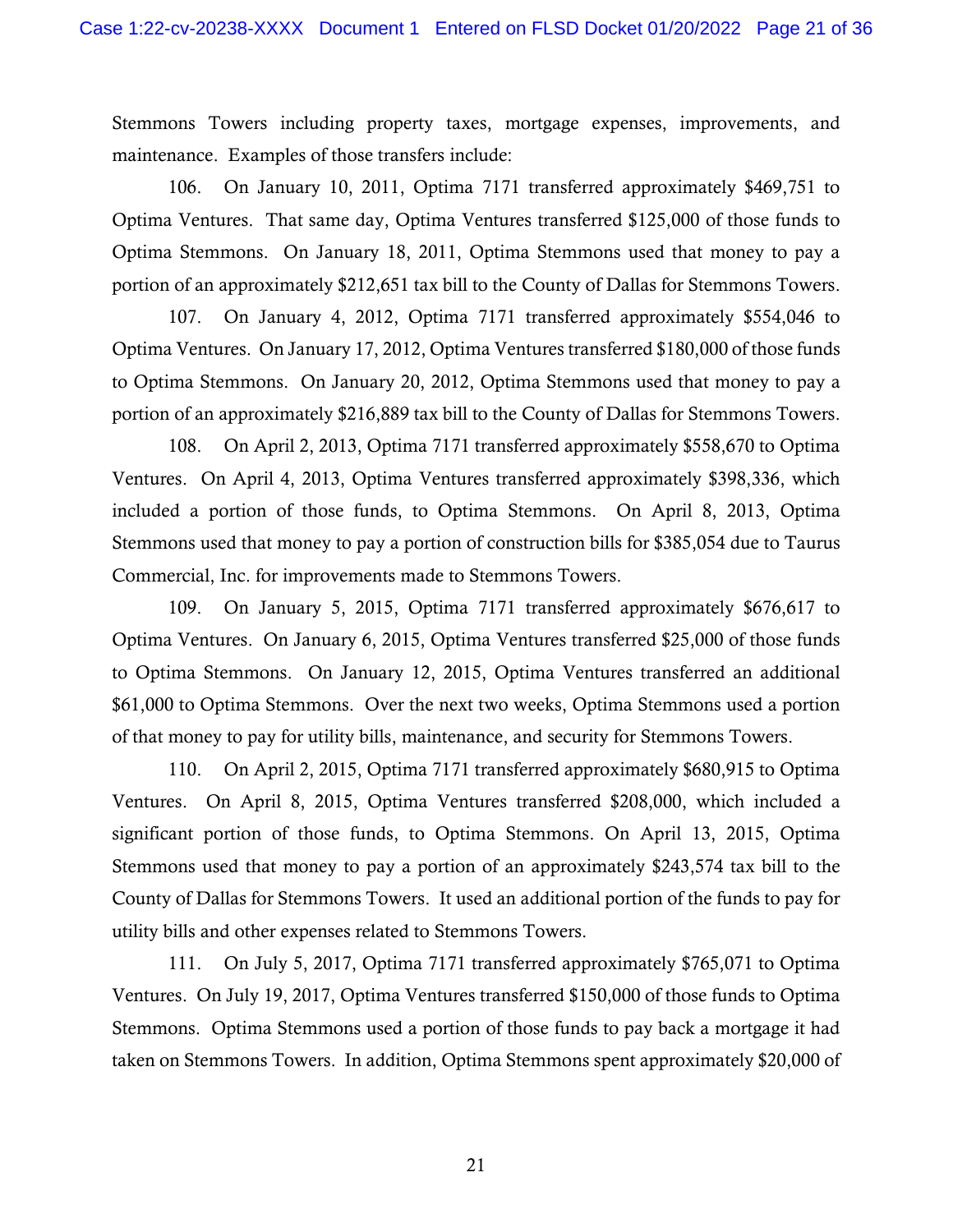those funds on an energy bill; approximately \$16,000 to pay for the security system for the property; and approximately \$10,000 on maintenance and janitorial services.

 \$16,028 to Optima Ventures. On January 18, 2018, Optima Ventures transferred a portion of to pay contractors for maintenance done on Stemmons Towers. 112. On January 4, 2018, Optima 7171 transferred approximately \$111,952 to Optima Ventures; in addition, on January 10, 2018, Optima 7171 transferred approximately the funds to Optima Stemmons. Optima Stemmons used approximately \$51,000 of the funds

 were derived from criminal proceeds: the funds were derived from, and are traceable to, funds laundered through commercial real estate in the United States. The expenditure of those loan fraud and embezzlement scheme. 113. Each of those expenditures on Stemmons Towers was made with funds that misappropriated from PrivatBank through fraud and embezzlement and subsequently funds on Stemmons Towers converted Stemmons Towers into proceeds of the PrivatBank

 Optima Ventures transferred approximately \$5.6 million into Optima Stemmons, and Optima Stemmons ultimately transferred approximately \$6.7 million *back* to Optima Ventures. The cyclical transfers disguised the criminal nature and source of the funds. 114. Additionally, through its use as a vehicle for the reinvestment of criminal proceeds originally derived from the PrivatBank loan fraud scheme, Stemmons Towers facilitated the broader money laundering scheme. Between October 2009 and February 2020,

*2. The funds transferred from Optima 7171 were criminal proceeds.* 

115. The funds spent by Optima Stemmons on Stemmons Towers that had come from Optima 7171 were traceable to criminal proceeds.

 116. As alleged in related case 1:20-cv-23278-MGC, Optima 7171's revenue came Campus with, among other things, a cash payment of \$[15,052,831.62](https://15,052,831.62), which had been from the CompuCom Campus, which had been purchased with funds misappropriated from PrivatBank. Specifically, on December 22, 2010, Optima 7171 purchased the CompuCom misappropriated from PrivatBank via fraudulent loans.

 117. Approximately \$8 million of those funds came from loan number 4O10091D, a line of credit for \$50,000,000. The loan application was submitted on March 28, 2010 in the name of OGZK, an entity owned by Kolomoisky and Boholiubov. The purpose identified in the single-page loan application was "funding current operations," which were identified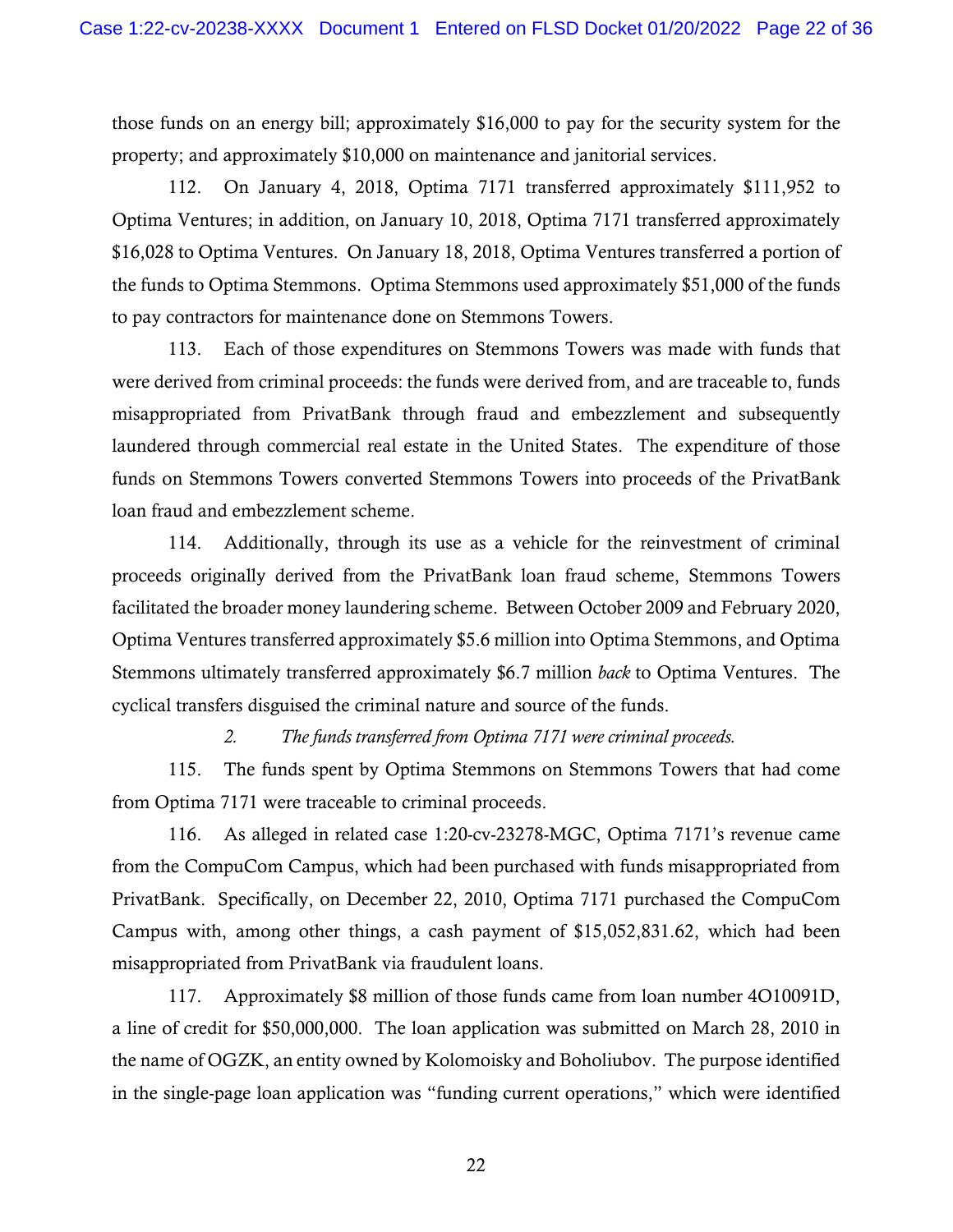as "manganese ore open-pit mining and processing." The application stated that the "sources of funds for loan repayment" would be "funds from primary operations."

generated by the company." 118. A "Feasibility Study of Loan Repayment," which accompanied the application, made the same representations: the purpose of the loan was for "ongoing operational activity financing;" the "primary business activity" was "open pit mining and enrichment of manganese ore" (with "other" business activity identified as "concrete and reinforced concrete products manufacturing"); and the loan would be repaid from "revenue

 the loan for the purposes set forth" in the Loan Agreement, which was stated as "funding regular operations" of the "Mining and Processing Plant." 119. Section 2.2.1 of the Loan Agreement required that the borrower, OGZK, "[u]se

 PrivatBank's electronic Credit Committee approved the \$50 million loan. The Loan 120. On March 30, 2010, only two days after the loan application was submitted, Agreement was signed on April 1.

 Agreement were false. First, the documents misrepresented the purpose of the loan. Rather unrelated entity, to buy commercial real estate in the United States. The funds were sent from 121. The representations made in the application, feasibility study, and Loan than the money being used by OGZK for its "primary activity" of manganese extraction and refinement in Ukraine, \$8 million of the loan funds were used by Optima 7171, a completely PrivatBank through a network of accounts at PrivatBank's Cyprus branch in a series of six transactions over two days before being used to purchase the CompuCom Campus.

 122. Additionally, the documents misrepresented the source of repayment for the loan. Contrary to representations in the loan documents, the loan was not repaid solely using OGZK's current assets or revenue from its business activities. Instead, portions of that loan of credit; more than \$44 million of the funds used to repay that loan came from the proceeds of more than a dozen other loans issued by PrivatBank. Thus, rather than OGZK paying were repaid with additional loans from PrivatBank. During the life of the line of credit (between April 2010 and February 2011), OGZK debited over \$109 million against the line PrivatBank with funds derived from its business activities—as it represented that it would in the loan application and Loan Agreement—the bank's own money was moved from one pocket to another to disguise the hole in the bank's books.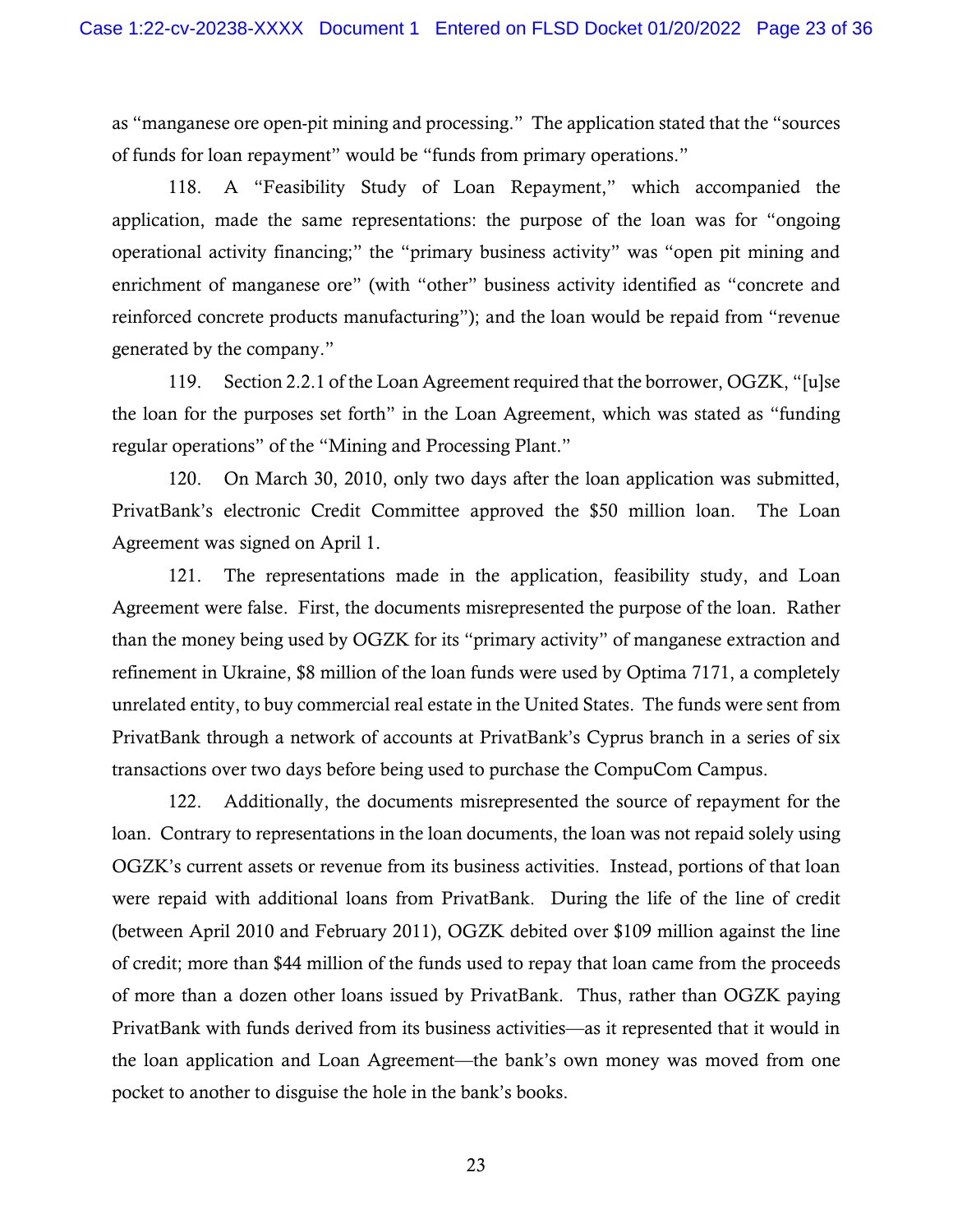123. Additional funds came from two loans to NZF. Loan numbers 4N10223D and 4N10224D were both lines of credit issued on September 1, 2010 by PrivatBank to NZF for \$14 million each. The stated purpose of each loan was financing current operations of NZF, and the loan agreements required that the loan funds be used for the intended purpose of the loan. NZF's "operations" consisted of ferroalloy processing. As with the loan to OGZK, the loans to NZF included material falsehoods—critically, the loan funds were not used for NZF's operations and ferroalloy production. Instead, the funds were transferred through numerous other entities, as described below, before being used to purchase the CompuCom Campus.

 acquisition came from other loans issued by PrivatBank to entities owned and controlled by 124. The remainder of the funds used to complete the CompuCom Campus Kolomoisky and Boholiubov, including three additional loans issued to NZF; loan numbers 4Z10340D and 4Z10339D, issued to ZFZ on December 1, 2010; and loan number CY001K/2, issued to Glowston Products Ltd. ("Glowston") on December 15, 2010.

 125. Like OGZK, the entities that applied for those additional loans were companies with ferroalloy and mining operations. None of them was in the business of purchasing commercial real estate in the United States. Nevertheless, the loan funds that PrivatBank distributed to metal and mining companies in Ukraine were diverted to the United States, where they were ultimately used to purchase the CompuCom Campus.

misappropriated funds. 126. Before being used to purchase the CompuCom Campus, the proceeds from the loans issued by PrivatBank were combined, divided, and transferred through multiple companies' bank accounts in a matter of days to hide their source and nature as

misappropriated funds.<br>127. Between December 13 and 17, 2010, millions of dollars of the loan proceeds from loan numbers 4N10223D, 4N10224D, CY001K/2, 4Z10340D, and 4Z10339D, as well Boholiubov-owned and -controlled entities. On December 17, 2010, between 4:30 and 4:38 PrivatBank's Cyprus branch held in the name of Brimmilton Limited ("Brimmilton"), which as three other loans to NZF, were transferred through accounts at PrivatBank's Cyprus branch held in the name of Divot, Logarinvest, Albroath International Corp, Chemstar Products LLC, Arran Continental SA, and Garstang Financial Inc., all of which were Kolomoisky and PM Cyprus time, the loan proceeds were combined and amalgamated in an account at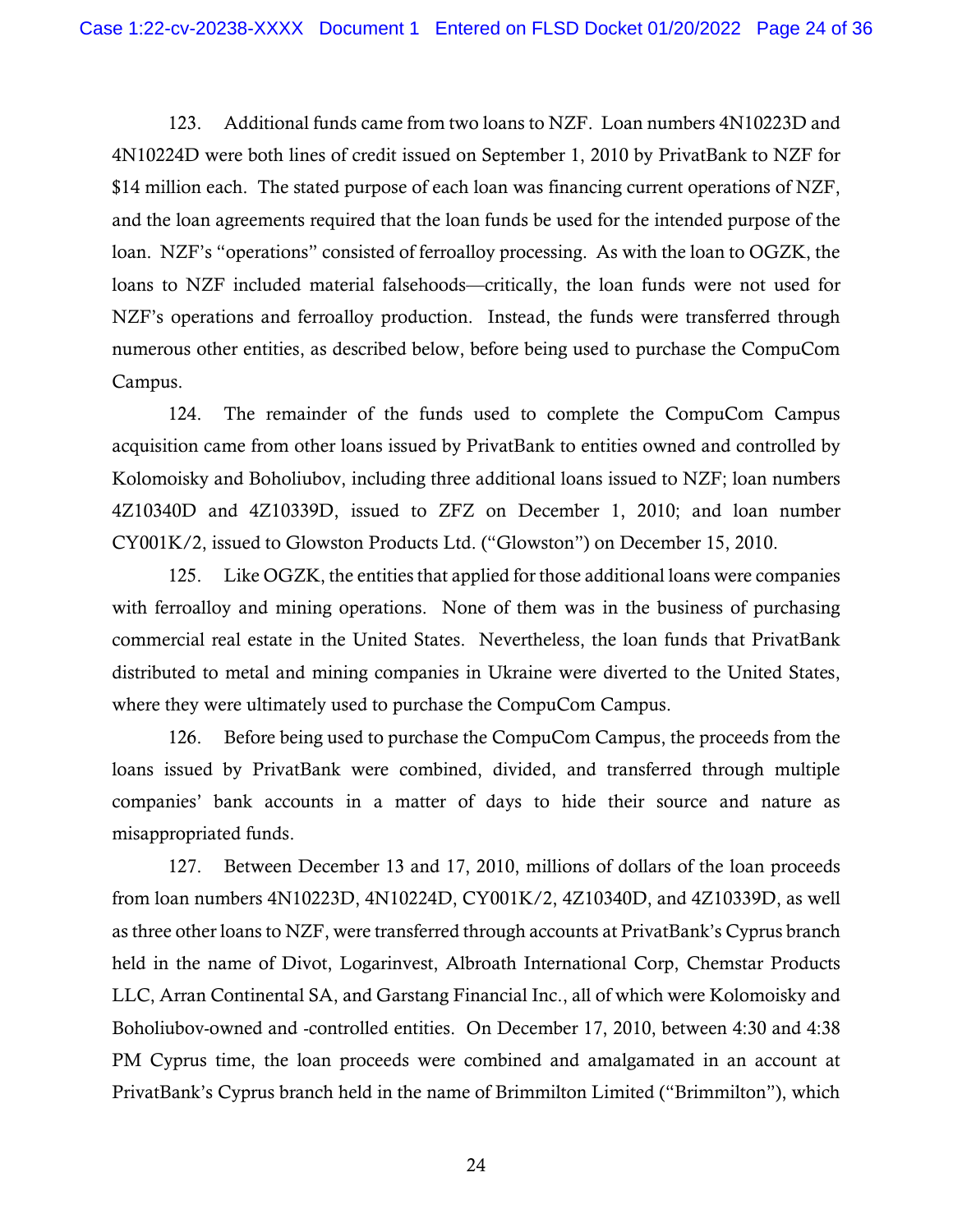was also owned and controlled by Kolomoisky and Boholiubov. Immediately after those Kolomoisky- and Boholiubov-owned entity. transfers, at 4:38 PM, \$8 million of the funds was transferred to an account at PrivatBank's Cyprus branch held in the name of Hetterington Group Ltd ("Hetterington"), another

128. On December 21, 2010, at 5:40 PM Cyprus time, PrivatBank disbursed \$25 million from the revolving line of credit it granted to OGZK (loan number 4O10091D). Those funds were transferred from a loan account at PrivatBank Ukraine held in the name of OGZK into an account at PrivatBank's Cyprus branch held in the name of Halefield.

129. At 7:10 PM Cyprus time that same day, the funds were rapidly transferred to yet more accounts held at PrivatBank's Cyprus branch. First, Halefield transferred the \$25 million to Brimmilton's account; then, immediately upon receipt, Brimmilton transferred \$8 million of the funds to Hetterington's account; then, those funds were combined with the proceeds from the other loans issued by PrivatBank.

 130. On December 22, 2010, at 7:51 PM Cyprus time, \$17 million was transferred of Carnton Commercial Ltd. Of the approximately \$17 million, approximately \$7.7 million was attributable to the NZF, ZFZ, and Glowston loans, and approximately \$6.6 million came Albroath. At 7:55 PM, \$15,176,000 of those funds was deposited into Pavanti's account at out of Hetterington's account to an account at PrivatBank's Cyprus branch held in the name from the loan to OGZK. Of the approximately \$17 million, \$15.2 million was transferred only three minutes later into an account at Privat's Cyprus branch held in the name of PrivatBank's Cyprus branch.

 131. At 8:31 PM, Pavanti transferred \$15,175,306 of those funds to an account held DD 21.12.2010." Prior to that transfer, Optima Ventures' account had a beginning balance at Regions Bank in the United States in the name of Optima Ventures. The memo line for the transfer read: "For OPTIMA VENTURES LLC 0077605470 FOR COMPUCOM WORLD HEADQUARTERS CAMPUS ACQUISITION. AS PER LOAN AGREEMENT on December 22, 2010 of less than \$70,000.

132. The same day the funds were transferred into Optima Ventures' account, Optima Ventures sent the same amount, \$15,175,306, to First American Title Insurance Company.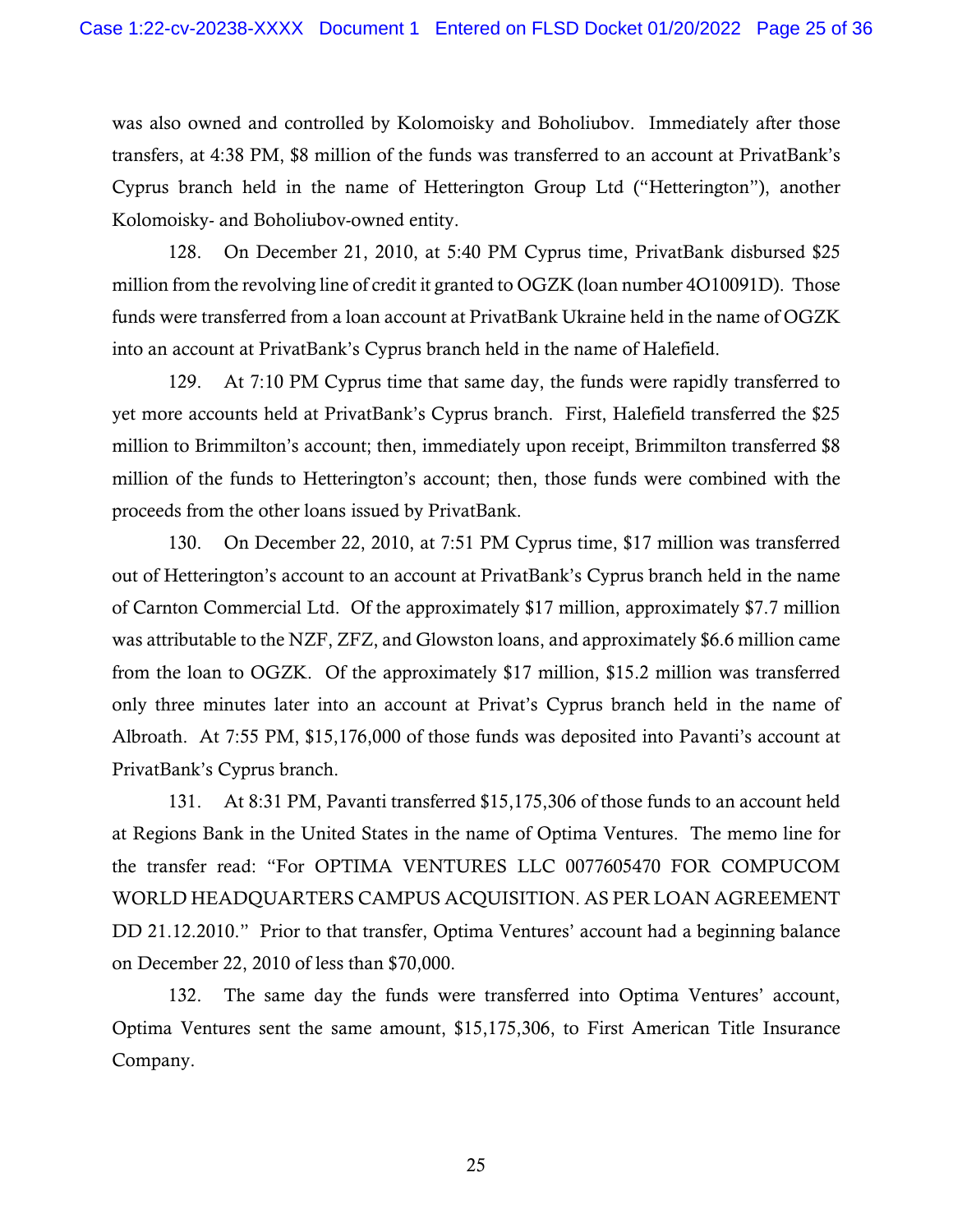133. Thus, on December 22, 2010, funds that PrivatBank provided to Ukrainian and other entities, ostensibly for the purpose of funding ongoing operations of Ukrainian ferroalloy and mining plants, were instead used to purchase the CompuCom Campus in Dallas, Texas for a United States entity, Optima 7171, which had no formal relationship with the Ukrainian entities.

 also constituted a fraud by and on PrivatBank. The transfers of the funds from Cyprus to the 134. Kolomoisky and Boholiubov's applications for, receipt of, and use of the proceeds of loans constituted embezzlement and conversion of PrivatBank's money. They United States were transfers in foreign commerce and constituted money laundering. The transfer of funds that effectuated the purchase of the CompuCom Campus also constituted both money laundering and a transfer and receipt of stolen funds in foreign commerce.

 135. The numerous intermediate transfers of the proceeds of the embezzlement and fraud served no legitimate business purpose. They were designed to conceal and disguise the nature, location, source, ownership, and control of the fraudulently obtained loan proceeds. 136. Each quarter following the acquisition of the CompuCom Campus in

 paid approximately \$45 million to Optima 7171. In that same period, Optima 7171 December 2010, CompuCom, which leased the property, paid Optima 7171 roughly \$1.3 million in rent for its use of the property. From January 2011 to February 2018, CompuCom transferred approximately \$17 million to Optima Ventures, a portion of which was transferred to Optima Stemmons to fund the maintenance, operations, property tax payments, and related expenses of Stemmons Towers, as described above.

 rental income it generated is derived from proceeds. Thus, all funds transferred from Optima 137. Because the CompuCom Campus was purchased with criminal proceeds, the 7171 to Optima Stemmons (via Optima Ventures) were proceeds of the scheme to embezzle from and defraud PrivatBank, and the use of these funds to finance the expenses of Stemmons Towers converted Stemmons Towers into proceeds as well, and allowed it to facilitate and be involved in the money laundering scheme.

## C. Stemmons Towers Was Used as Collateral to Secure a Loan.

 Funding LLC ("TBG"). The loan agreement included an assignment of rents from Stemmons 138. In April 2017, Stemmons Towers (along with 55 Public Square) was used as collateral to secure a loan of \$10 million from The Battery Group LLC, specifically from TBG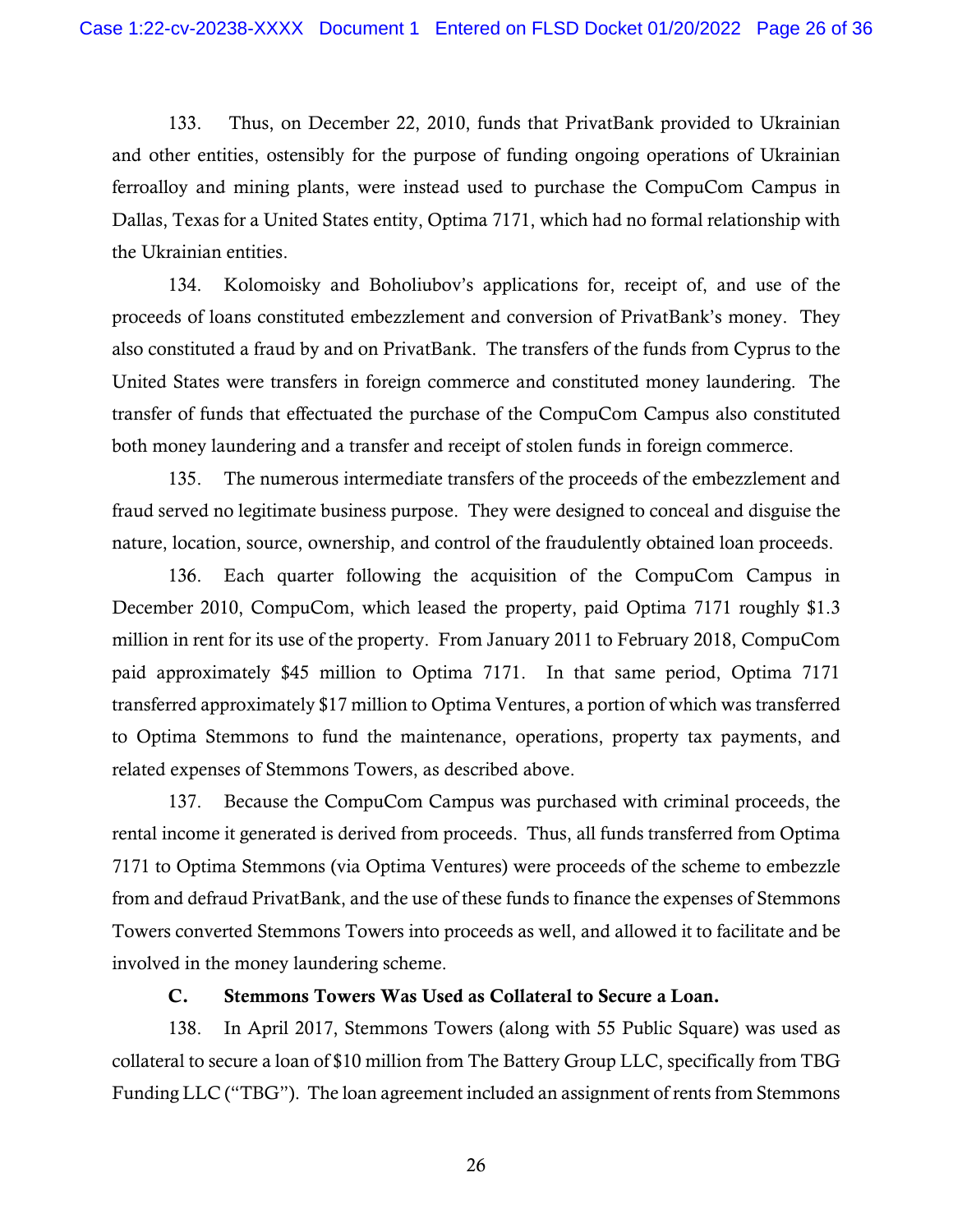Towers to TBG. The loan funds were sent to Optima Ventures on April 24, 2017. The next day, they were transferred to Optima Acquisitions, LLC. From there, they were sent to Optima Specialty Steel.

 taken out by a different Optima entity. In November 2017, Optima 55 Public Square and 139. The TBG loan was paid back with proceeds obtained through yet another loan, Optima 1375 obtained a loan for \$8.5 million from 55 Bridge Lending LLC ("55 Bridge Lending"). In May 2018, Optima 55 Public Square increased its borrowing from 55 Bridge Lending to \$18.5 million. A portion of those funds was used to repay the TBG loan.

 and facilitated the laundering of the misappropriated funds from PrivatBank. 140. The use of Stemmons Towers as collateral to secure loans further laundered

## D. Optima Stemmons Transferred Funds to Promote the Misappropriation from PrivatBank.

 held in the name of Optima Ventures. The funds were then commingled with funds Cyprus branch held in the name of Pavanti. Between December 5 and December 13, 2016, approximately \$73,000 of the funds was transferred to the personal account of Kolomoisky, held at PrivatBank's Cyprus branch. 141. On September 30, 2016, Optima Stemmons transferred \$290,000 to an account transferred from other Optima entities, including Optima 55 Public Square and Optima 500. That same day, \$1.5 million of commingled funds was sent to an account at PrivatBank's the \$1.5 million was used in a series of transactions for the benefit of Kolomoisky. Specifically, on December 5 and 6, 2016, a total of \$1.2 million (\$600,000 on each date) of the \$1.5 million was transferred to and through various accounts at PrivatBank's Cyprus branch in the names of entities owned or controlled by Kolomoisky, including Divot, Selantia Ltd, and Kolomoisky's own personal account. The \$1.2 million ultimately was transferred outside PrivatBank to a Swiss bank account in the name of Southbay Enterprises Limited. Additionally, on December 13, 2016, only five days before PrivatBank was nationalized

## E. Optima's Sale of Stemmons Towers Further Laundered the Funds Misappropriated from PrivatBank.

 Boholiubov began a mass selloff of the assets they had purchased in the United States. In 142. Beginning in approximately June 2015, Korf, Laber, Kolomoisky, and short order, they sold the Huntington Building (2015); the Harvard Motorola Facility (2016); the AECOM Building (2018); PNC Plaza (under contract, 2020); 55 Public Square (under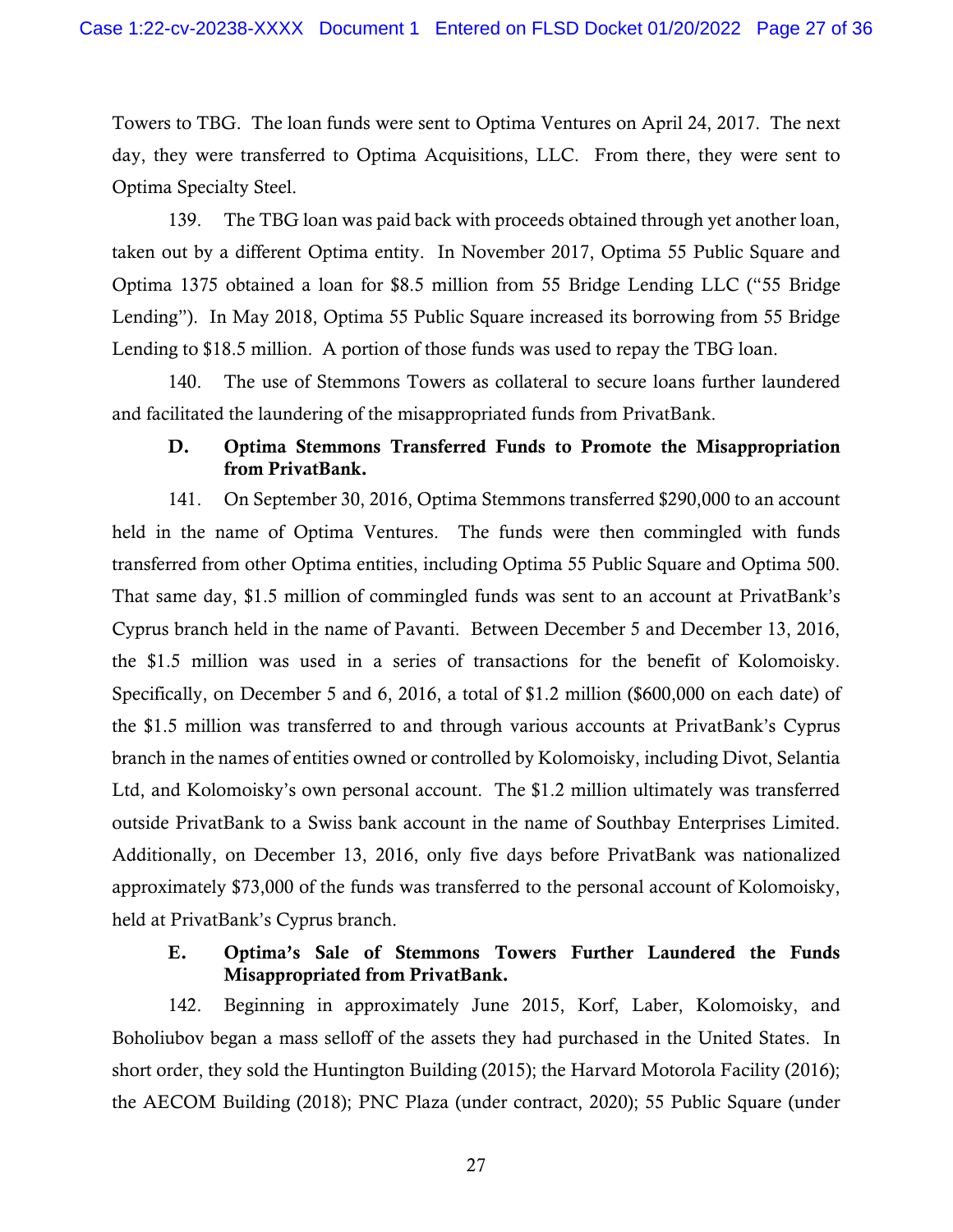contract, 2020); and the CompuCom Campus (2021, though it had been on the market prior to the filing of the civil forfeiture complaint in that action).

 143. Among the properties they offloaded was Stemmons Towers, which Optima in 2019. The sale included a cash transfer from the buyer of approximately \$742,000. After was wired to Optima Stemmons on December 20, 2019. Over the next month, \$298,500 of Stemmons had listed for sale in 2018, and ultimately sold to 8787 Ricchi LLC for \$6.5 million a portion of those funds was used to pay various closing costs, the remainder, \$[318,027.92](https://318,027.92), those sale proceeds was transferred from Optima Stemmons to Optima Ventures, which in turn sent nearly all of those funds to Optima 55 Public Square.

 144. The balance of the purchase price, \$5.7 million, was not paid by the buyer at the time of sale; instead, it was financed by Optima Stemmons. Because the building had agreed to provide the financing as an inducement to close the sale. insufficient occupancy and rental income to make it financially attractive, Optima Stemmons

 of the agreement, at which time the principal would come due. The interest rate was set at 18-month discount period. 145. On December 19, 2019, 8787 Ricchi executed the Promissory Note evidencing the loan. The Note required that 8787 Ricchi make interest payments for the first five years 5% per year, or \$23,750 per month, though payments were partially deferred during an initial

 the purpose of receiving the payments on the Note. It was wholly owned by Optima Ventures of the Promissory Note. 146. The Promissory Note provided that payments be made to the benefit of an entity called 87STE Lending LLC. Optima Ventures had created the entity specifically for and was incorporated in Delaware on December 17, 2019, just two days prior to the execution

 Assignment of Leases and Rents, and Fixture Filing ("Deed of Trust") securing the Note. It property, to 87STE Lending, with Optima Stemmons serving as the Trustee. The Deed of 147. Simultaneously, 8787 Ricchi executed a Deed of Trust, Security Agreement, named Optima Stemmons as the Trustee and 87STE Lending as the Lender. The Deed of Trust granted a security interest in Stemmons Towers, as well as rents and leases on the Trust was recorded on December 23, 2019 in Dallas, Texas.

 148. The effect of this financing mechanism was to create a sort of installment contract or deferred payment for the property. Rather than the purchase price being due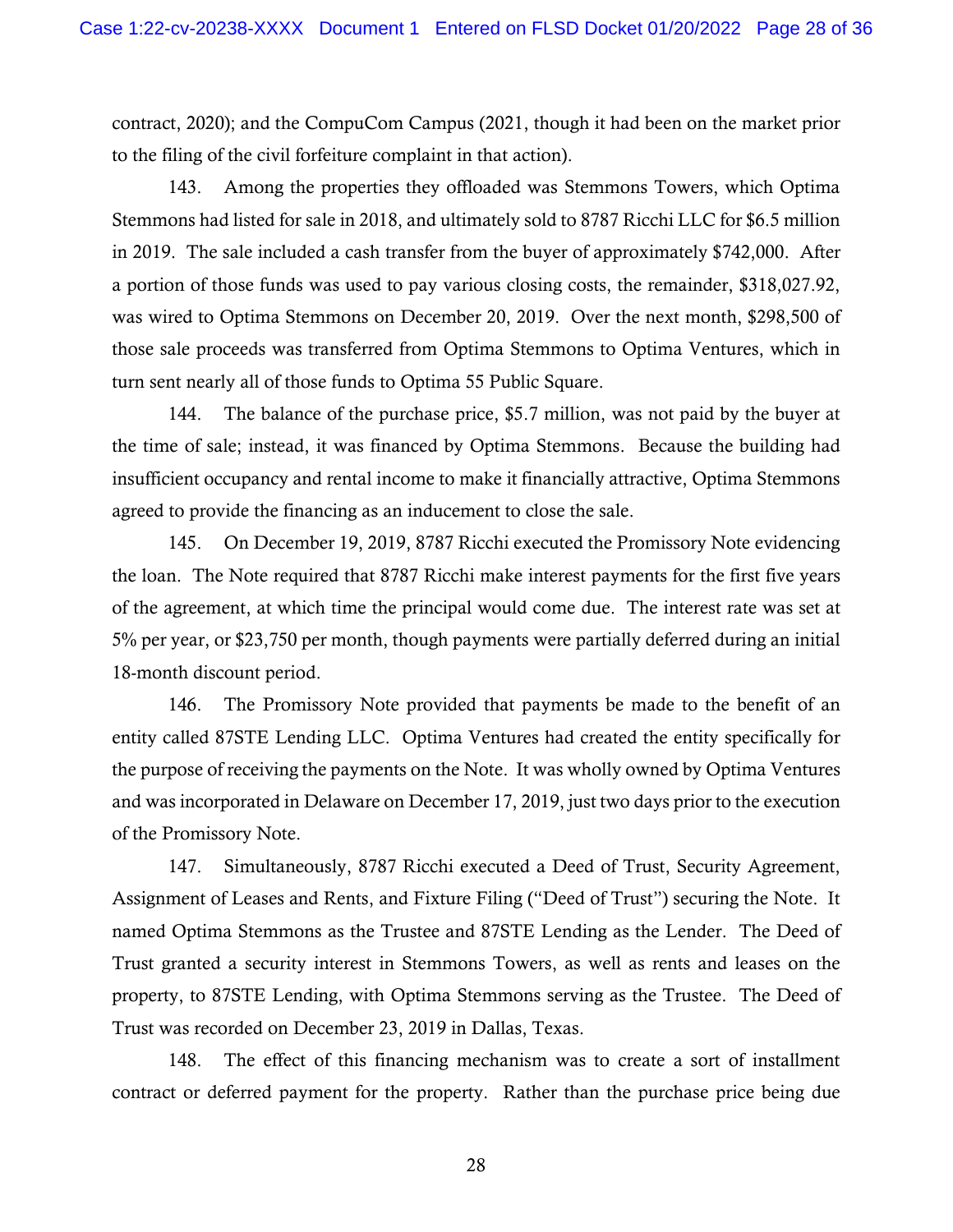the interim. immediately, Optima effectively would recover the \$5.7 million 5 years later, with interest in

 Optima Stemmons as part of the sale. Instead, balance sheet manipulation made it seem like money "moved" among Optima Ventures, 87STE Lending, and Optima Stemmons. And so, 149. On information and belief, 87STE Lending never opened a bank account or even had its own tax identification number—and it never actually transferred any money to while 87STE Lending is, on paper, owed funds under the Note, in practice, no money ever changed hands among the Optima entities, and any payments made on the Note are effectively to Optima Ventures. Since the sale, the buyer was directed to make the payments due under the Note to various accounts, none of which belonged to 87STE Lending.

 million in principal, plus interest. It has been making ongoing payments of interest per the agreement. The financing scheme transformed the value of the building into the Promissory 150. Under the Promissory Note, the buyer of Stemmons Towers still owes \$5.7 Note secured by the Deed of Trust, which together represent the proceeds of the misappropriation from PrivatBank, and were involved in and facilitated a further money laundering transaction.

### FIRST CLAIM FOR RELIEF

## 18 U.S.C. § 981(a)(1)(C)

151. Paragraphs 1 through 150 above are incorporated by reference as if fully set forth herein.

152. The Defendant Asset is property that constitutes, or is derived from, proceeds traceable to (i) a foreign offense involving fraud, or a scheme or attempt to defraud, by or against a foreign bank (18 U.S.C. § 1956(c)(7)(B)(iii)); (ii) the international transportation and transfer of stolen, converted, or fraudulently obtained money or property valued over \$5,000 (18 U.S.C. § 2314); and (iii) the receipt, possession, concealment, storage, sale, and disposal of stolen, converted, or fraudulently obtained money or property valued over \$5,000 that traveled from outside the United States into and among the United States (18 U.S.C. § 2315), all of which are specified unlawful activities under 18 U.S.C.  $\S$ § 1956(c)(7)(A) and  $1956(c)(7)(B)(iii)$ , or a conspiracy to commit such offenses.

153. Accordingly, the Defendant Asset is subject to forfeiture pursuant to 18 U.S.C.  $§ 981(a)(1)(C).$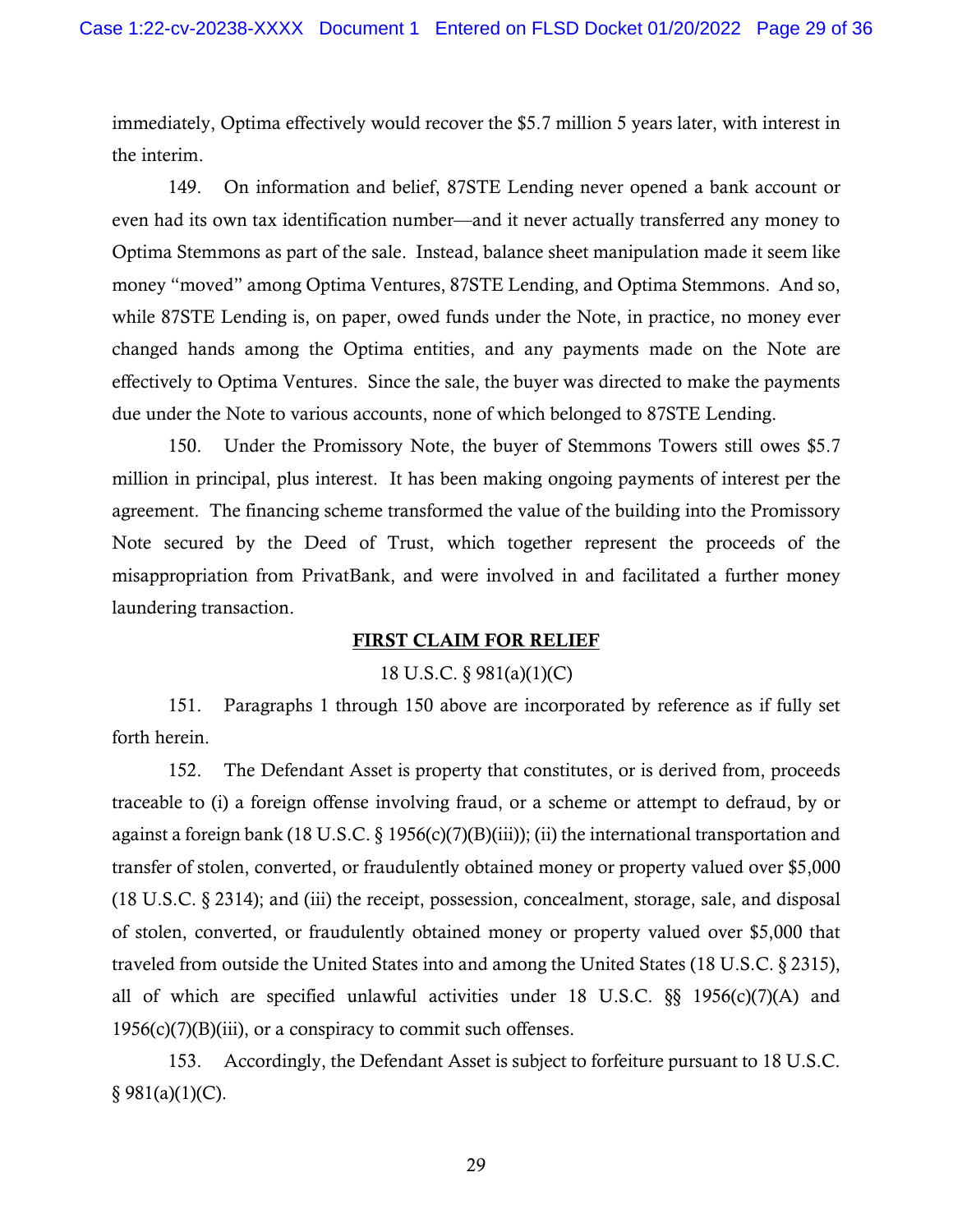#### SECOND CLAIM FOR RELIEF

#### 18 U.S.C. § 981(a)(1)(A)

154. Paragraphs 1 through 150 above are incorporated by reference as if fully set forth herein.

155. The Defendant Asset is involved in, or is traceable to property involved in, one or more transactions or attempted transactions in violation of 18 U.S.C. § 1957. Specifically, the Defendant Asset is involved in or is traceable to monetary transactions in criminally derived property of a value greater than \$10,000, that is a foreign offense involving fraud, or a scheme or attempt to defraud, by or against a foreign bank (18 U.S.C. § 1956(c)(7)(B)(iii)); the international transportation and transfer of stolen, converted, or fraudulently obtained money or property (18 U.S.C. § 2314); and the receipt, possession, concealment, storage, sale, and disposal of stolen, converted, or fraudulently obtained money or property valued over \$5,000 that traveled from outside the United States into and among the United States (18 U.S.C. § 2315).

 $§ 981(a)(1)(A).$ 156. Accordingly, the Defendant Asset is subject to forfeiture pursuant to 18 U.S.C.

#### THIRD CLAIM FOR RELIEF

#### 18 U.S.C. § 981(a)(1)(A)

157. Paragraphs 1 through 150 above are incorporated by reference as if fully set forth herein.

or more transactions or attempted transactions in violation of 18 U.S.C. § 1956(a)(1)(A)(i).<br>Specifically, the Defendant Asset is involved in or traceable to financial transactions involving activities in violation of 18 U.S.C.  $\S$  1956(a)(1)(A)(i).<br>30 158. The Defendant Asset is involved in, or is traceable to property involved in, one the proceeds of specified unlawful activities, that is a foreign offense involving fraud, or a scheme or attempt to defraud, by or against a foreign bank (18 U.S.C.  $\S$  1956(c)(7)(B)(iii)); the international transportation and transfer of stolen, converted, or fraudulently obtained money or property (18 U.S.C. § 2314); and the receipt, possession, concealment, storage, sale, and disposal of stolen, converted, or fraudulently obtained money or property valued over \$5,000 that traveled from outside the United States into and among the United States (18 U.S.C. § 2315), and with the intent to promote the carrying on of the specified unlawful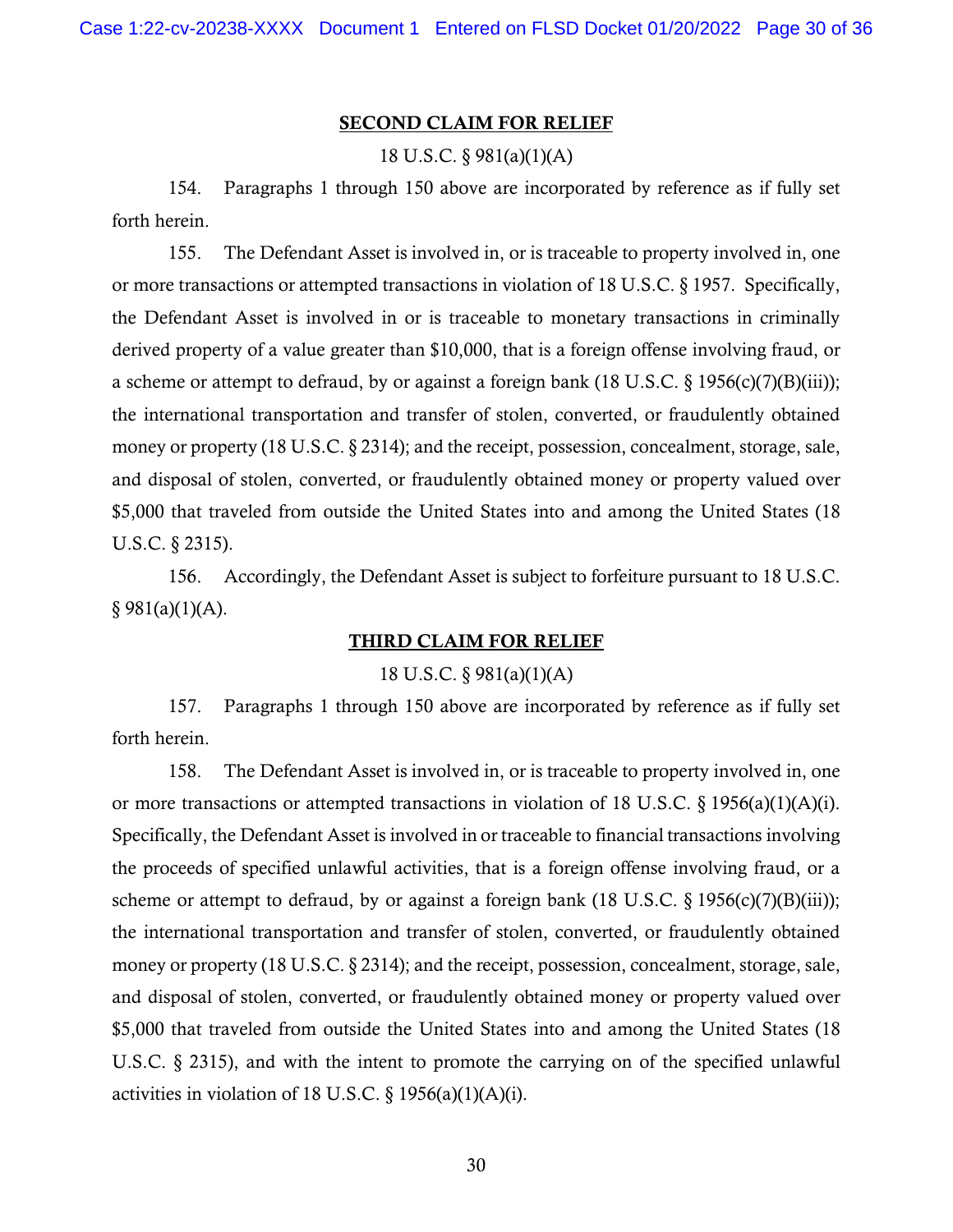$§ 981(a)(1)(A).$ 159. Accordingly, the Defendant Asset is subject to forfeiture pursuant to 18 U.S.C.

### FOURTH CLAIM FOR RELIEF

18 U.S.C. § 981(a)(1)(A)

160. Paragraphs 1 through 150 above are incorporated by reference as if fully set forth herein.

or more transactions or attempted transactions in violation of 18 U.S.C.  $\S$  1956(a)(1)(B)(i). 161. The Defendant Asset is involved in, or is traceable to property involved in, one Specifically, the Defendant Asset is involved in or traceable to financial transactions involving the proceeds of specified unlawful activities, that is a foreign offense involving fraud, or a scheme or attempt to defraud, by or against a foreign bank (18 U.S.C.  $\S$  1956(c)(7)(B)(iii)); the international transportation and transfer of stolen, converted, or fraudulently obtained money or property (18 U.S.C. § 2314); and the receipt, possession, concealment, storage, sale, and disposal of stolen, converted, or fraudulently obtained money or property valued over \$5,000 that traveled from outside the United States into and among the United States (18 U.S.C. § 2315), and which was designed in whole or in part to conceal or disguise the nature, the location, the source, the ownership, or the control of the proceeds of the specified unlawful activities in violation of 18 U.S.C.  $\S$  1956(a)(1)(B)(i).

 $§ 981(a)(1)(A).$ 162. Accordingly, the Defendant Asset is subject to forfeiture pursuant to 18 U.S.C.

### FIFTH CLAIM FOR RELIEF

### 18 U.S.C. § 981(a)(1)(A)

163. Paragraphs 1 through 150 above are incorporated by reference as if fully set forth herein.

or more transactions or attempted transactions in violation of 18 U.S.C.  $\S 1956(a)(2)(A)$ . 164. The Defendant Asset is involved in, or is traceable to property involved in, one Specifically, the Defendant Asset was, or is traceable to funds that were, transported, transmitted, or transferred to a place in the United States from or through a place outside the United States with the intent to promote the carrying on of the specified unlawful activities, that is a foreign offense involving fraud, or a scheme or attempt to defraud, by or against a foreign bank (18 U.S.C. § 1956(c)(7)(B)(iii)); the international transportation and transfer of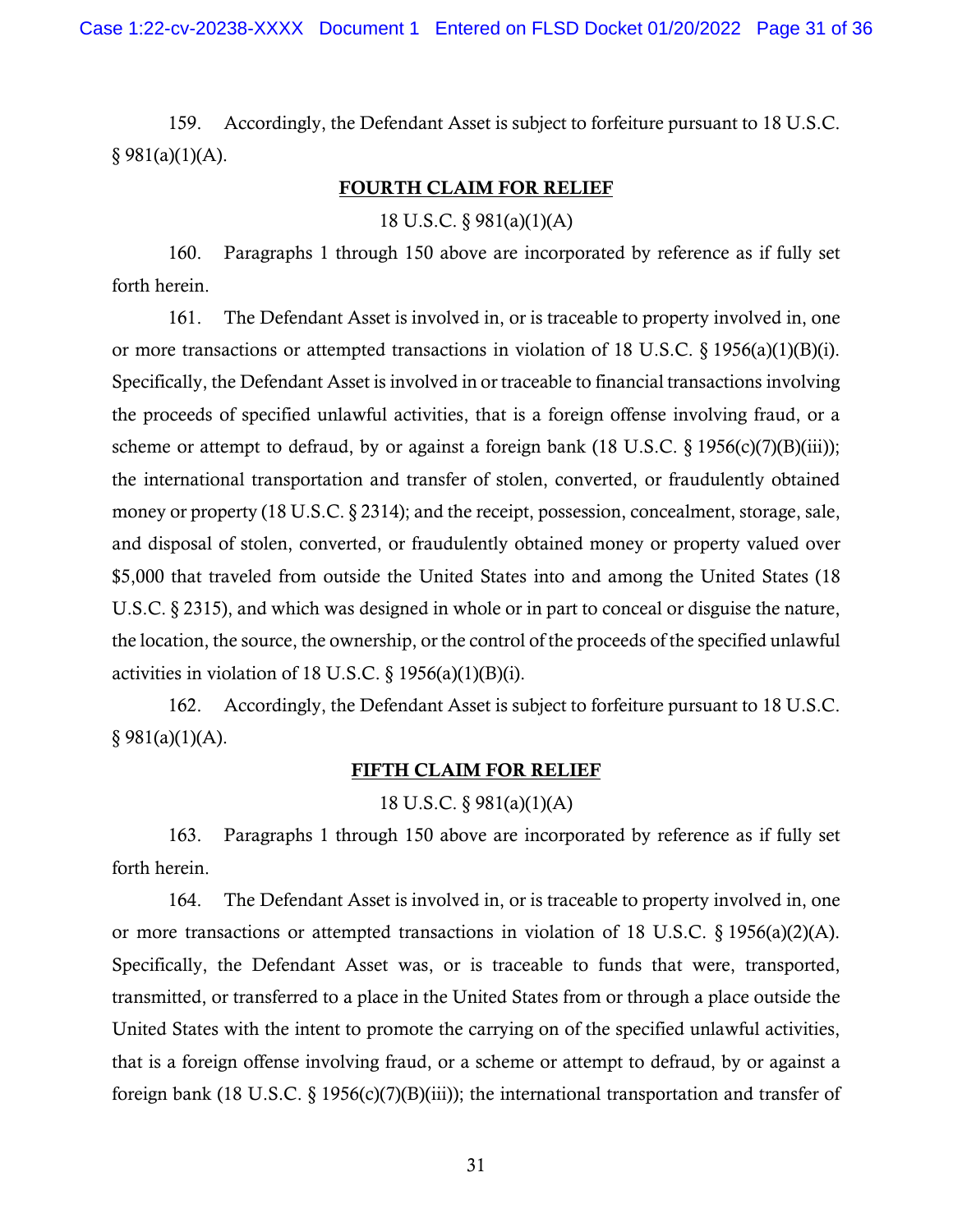stolen, converted, or fraudulently obtained money or property (18 U.S.C. § 2314); and the receipt, possession, concealment, storage, sale, and disposal of stolen, converted, or fraudulently obtained money or property valued over \$5,000 that traveled from outside the United States into and among the United States (18 U.S.C. § 2315).

165. Accordingly, the Defendant Asset is subject to forfeiture pursuant to 18 U.S.C.  $§ 981(a)(1)(A).$ 

## SIXTH CLAIM FOR RELIEF

## 18 U.S.C. § 981(a)(1)(A)

166. Paragraphs 1 through 150 above are incorporated by reference as if fully set forth herein.

167. The Defendant Asset is involved in, or is traceable to property involved in, one or more transactions or attempted transactions in violation of 18 U.S.C. § 1956(a)(2)(B)(i). Specifically, the Defendant Asset was, or is traceable to funds that were, transported, transmitted, or transferred to a place in the United States from or through a place outside the United States, knowing that the funds involved in the transportation, transmission, or transfer represent the proceeds of some form of unlawful activity and knowing that such transportation, transmission, or transfer is designed in whole or in part to conceal or disguise the nature, the location, the source, the ownership, or the control of the proceeds of specified unlawful activities, that is a foreign offense involving fraud, or a scheme or attempt to defraud, by or against a foreign bank (18 U.S.C. § 1956(c)(7)(B)(iii)); the international transportation and transfer of stolen, converted, or fraudulently obtained money or property (18 U.S.C. § 2314); and the receipt, possession, concealment, storage, sale, and disposal of stolen, converted, or fraudulently obtained money or property valued over \$5,000 that traveled from outside the United States into and among the United States (18 U.S.C. § 2315).

168. Accordingly, the Defendant Asset is subject to forfeiture pursuant to 18 U.S.C.  $§ 981(a)(1)(A).$ 

## SEVENTH CLAIM FOR RELIEF

18 U.S.C. § 981(a)(1)(A)

169. Paragraphs 1 through 150 above are incorporated by reference as if fully set forth herein.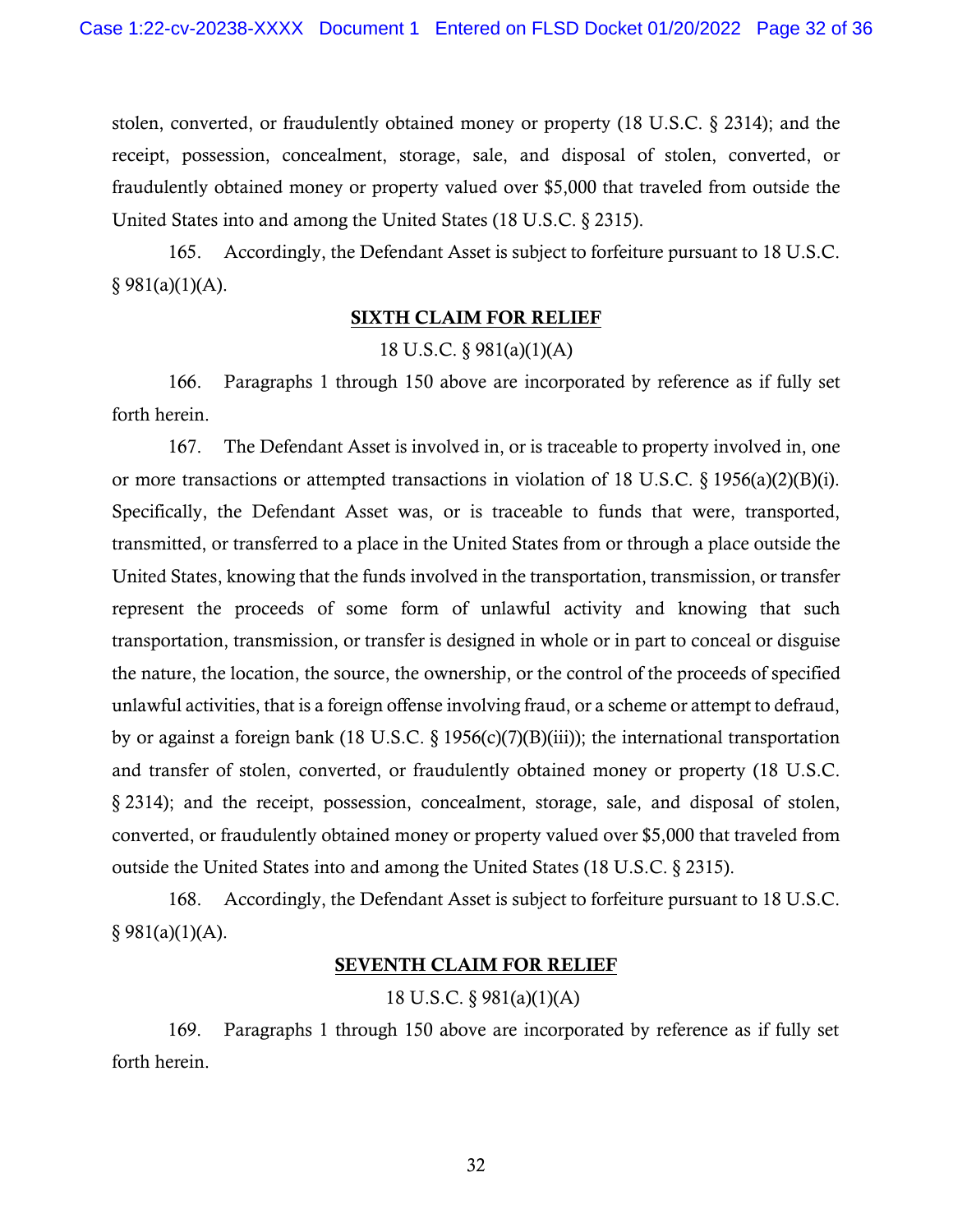$§$  1956(h). 170. The Defendant Asset is involved in, or is traceable to property involved in, a conspiracy to launder the proceeds of specified unlawful activities in violation of 18 U.S.C.

171. Specifically, the Defendant Asset is involved in, or is traceable to funds that were involved in, a conspiracy:

a. To engage or attempt to engage in monetary transactions in criminally derived property of a value greater than \$10,000, such property having been derived from specified unlawful activities, that is a foreign offense involving fraud, or a scheme or attempt to defraud, by or against a foreign bank (18 U.S.C.  $\S$  1956(c)(7)(B)(iii)); the international transportation and transfer of stolen, converted, or fraudulently obtained money or property (18 U.S.C. § 2314); and the receipt, possession, concealment, storage, sale, and disposal of stolen, converted, or fraudulently obtained money or property valued over \$5,000 that traveled from outside the United States into and among the United States (18 U.S.C. § 2315), in violation of 18 U.S.C. § 1957;

 fraudulently obtained money or property valued over \$5,000 that traveled from outside b. To conduct or attempt to conduct financial transactions which involve the proceeds of specified unlawful activities, that is a foreign offense involving fraud, or a scheme or attempt to defraud, by or against a foreign bank (18 U.S.C. § 1956(c)(7)(B)(iii)); the international transportation and transfer of stolen, converted, or fraudulently obtained money or property (18 U.S.C. § 2314); and the receipt, possession, concealment, storage, sale, and disposal of stolen, converted, or the United States into and among the United States (18 U.S.C. § 2315), and with the intent to promote the carrying on of the specified unlawful activities in violation of 18 U.S.C. § 1956(a)(1)(A)(i);

 fraudulently obtained money or property valued over \$5,000 that traveled from outside c. To conduct or attempt to conduct financial transactions which involve the proceeds of specified unlawful activities, that is a foreign offense involving fraud, or a scheme or attempt to defraud, by or against a foreign bank (18 U.S.C. § 1956(c)(7)(B)(iii)); the international transportation and transfer of stolen, converted, or fraudulently obtained money or property (18 U.S.C. § 2314); and the receipt, possession, concealment, storage, sale, and disposal of stolen, converted, or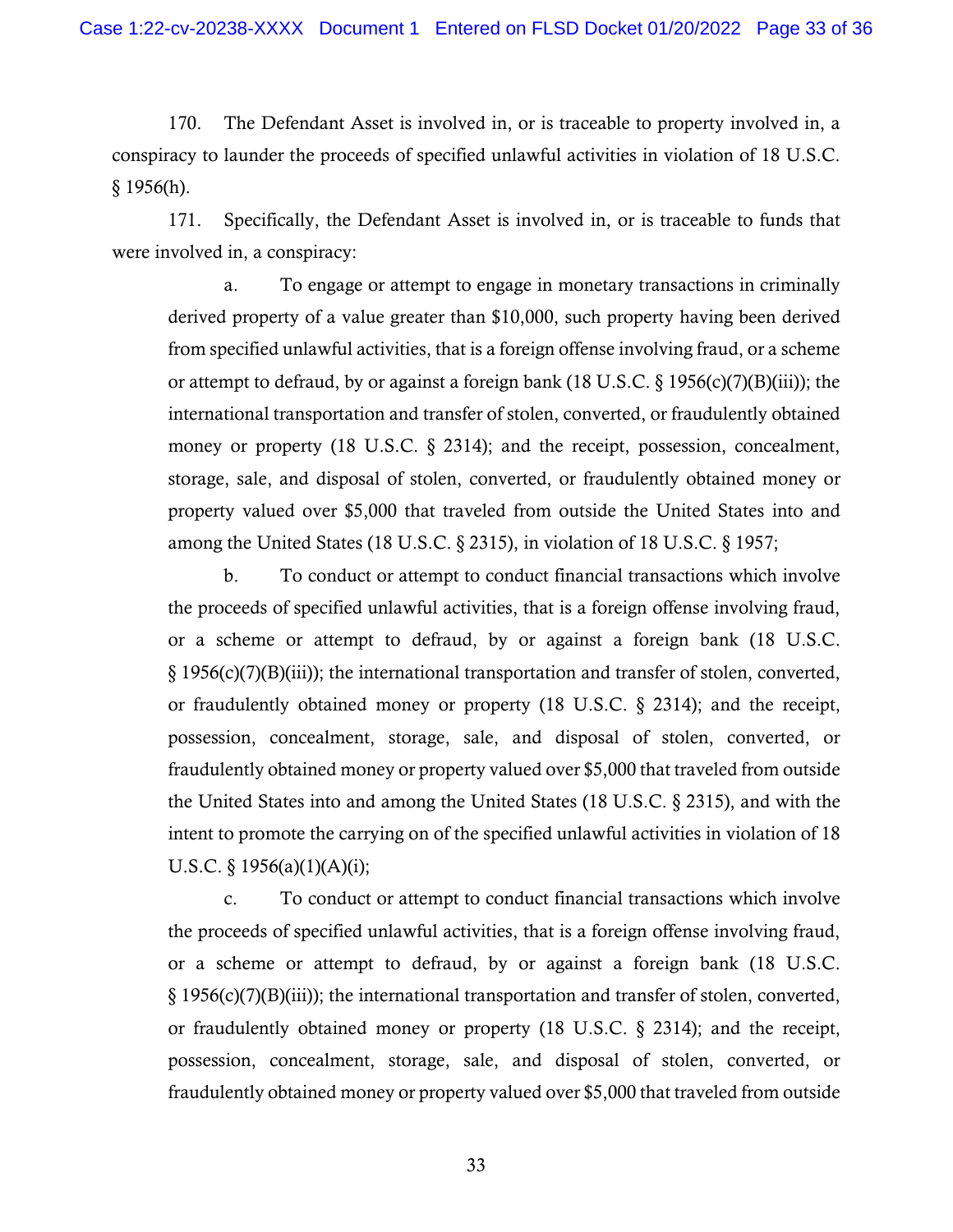the United States into and among the United States (18 U.S.C. § 2315), and which was designed in whole or in part to conceal or disguise the nature, the location, the source, the ownership, or the control of the proceeds of the specified unlawful activities in violation of 18 U.S.C. § 1956(a)(1)(B)(i);

 possession, concealment, storage, sale, and disposal of stolen, converted, or fraudulently obtained money or property valued over \$5,000 that traveled from outside 18 U.S.C. § 1956(a)(2)(A). d. To conduct or attempt to conduct financial transactions which involve the proceeds of specified unlawful activities with the intent to promote the carrying on of the specified unlawful activities, that is a foreign offense involving fraud, or a scheme or attempt to defraud, by or against a foreign bank (18 U.S.C. § 1956(c)(7)(B)(iii)); the international transportation and transfer of stolen, converted, or fraudulently obtained money or property (18 U.S.C. § 2314); and the receipt, the United States into and among the United States (18 U.S.C. § 2315) in violation of

 $§ 1956(a)(2)(B)(i).$ e. To transport, transmit, or transfer to a place in the United States from or through a place outside the United States, knowing that such transportation, transmission, or transfer is designed in whole or in part to conceal or disguise the nature, the location, the source, the ownership, or the control of the proceeds of specified unlawful activities, that is a foreign offense involving fraud, or a scheme or attempt to defraud, by or against a foreign bank (18 U.S.C.  $\S$  1956(c)(7)(B)(iii)); the international transportation and transfer of stolen, converted, or fraudulently obtained money or property (18 U.S.C. § 2314); and the receipt, possession, concealment, storage, sale, and disposal of stolen, converted, or fraudulently obtained money or property valued over \$5,000 that traveled from outside the United States into and among the United States (18 U.S.C. § 2315), in violation of 18 U.S.C.

 U.S.C. § 981(a)(1)(A). 172. Accordingly, the Defendant Asset is subject to forfeiture pursuant to 18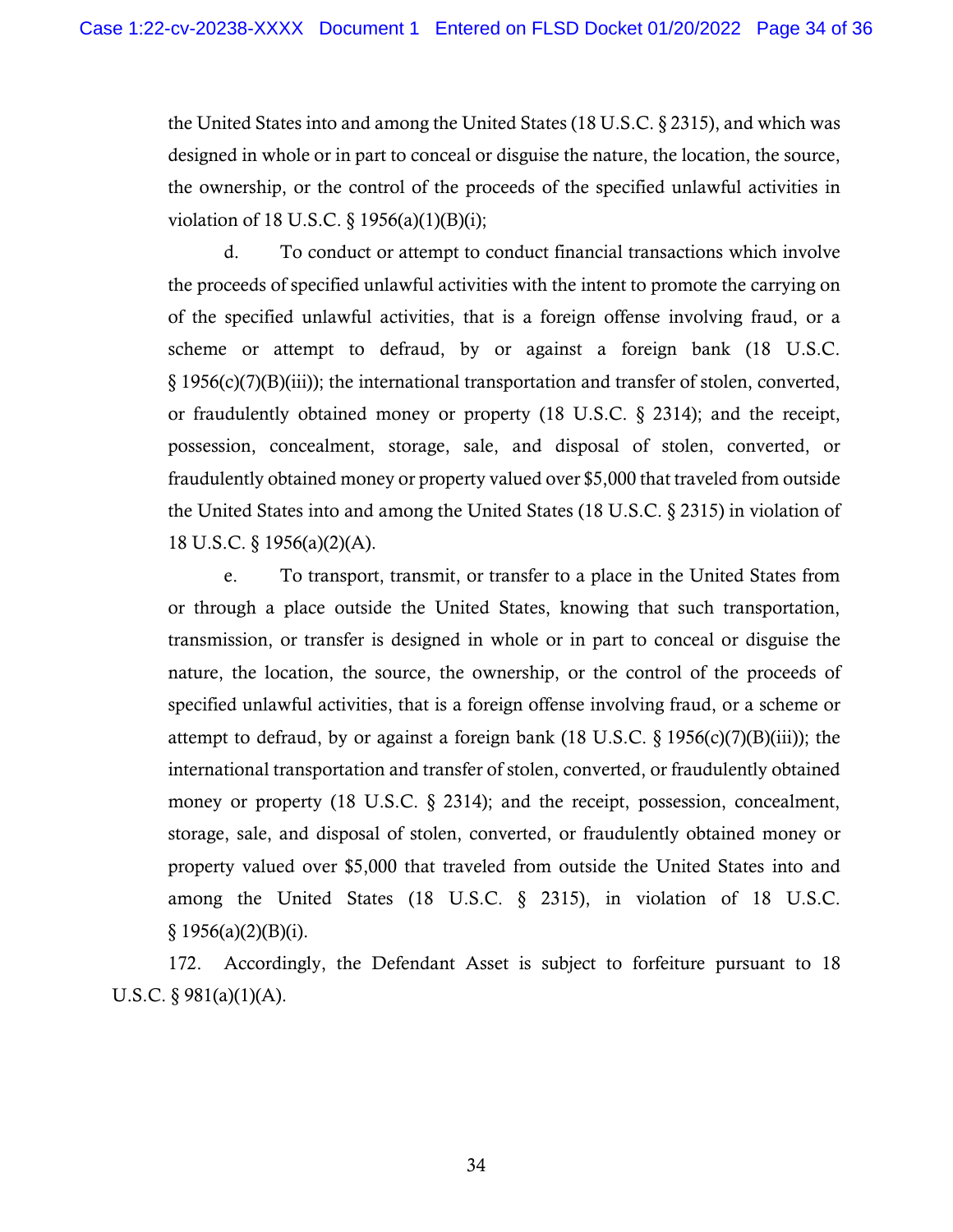WHEREFORE, Plaintiff, the United States of America, requests:

1. The Defendant Asset be proceeded against according to the law and the rules of this Court, and that due notice be given to all the interested parties to appear and show cause why forfeiture should not be decreed.

2. The Court, for the reasons set forth herein, adjudge and decree that the Defendant Asset be forfeited to the United States of America and disposed of in accordance with existing laws, together with costs, and for such other relief as this Court deems proper and just.

### DEMAND FOR JURY TRIAL

The United States hereby demands a trial by jury as to all issues so triable.

Respectfully submitted,

January 20, 2022 DEBORAH CONNOR, CHIEF MONEY LAUNDERING & ASSET RECOVERY **SECTION** 

> By: /s/ *Shai D. Bronshtein* Mary K. Butler, Chief, International Unit Shai D. Bronshtein (ID No. A5502665) Rachel E. Goldstein Trial Attorneys Criminal Division United States Department of Justice 1400 New York Avenue NW Washington, DC 20005 Telephone: (202) 616-5950 [Shai.Bronshtein@usdoj.gov](mailto:Shai.Bronshtein@usdoj.gov)

> > *Attorneys for Plaintiff United States of America*